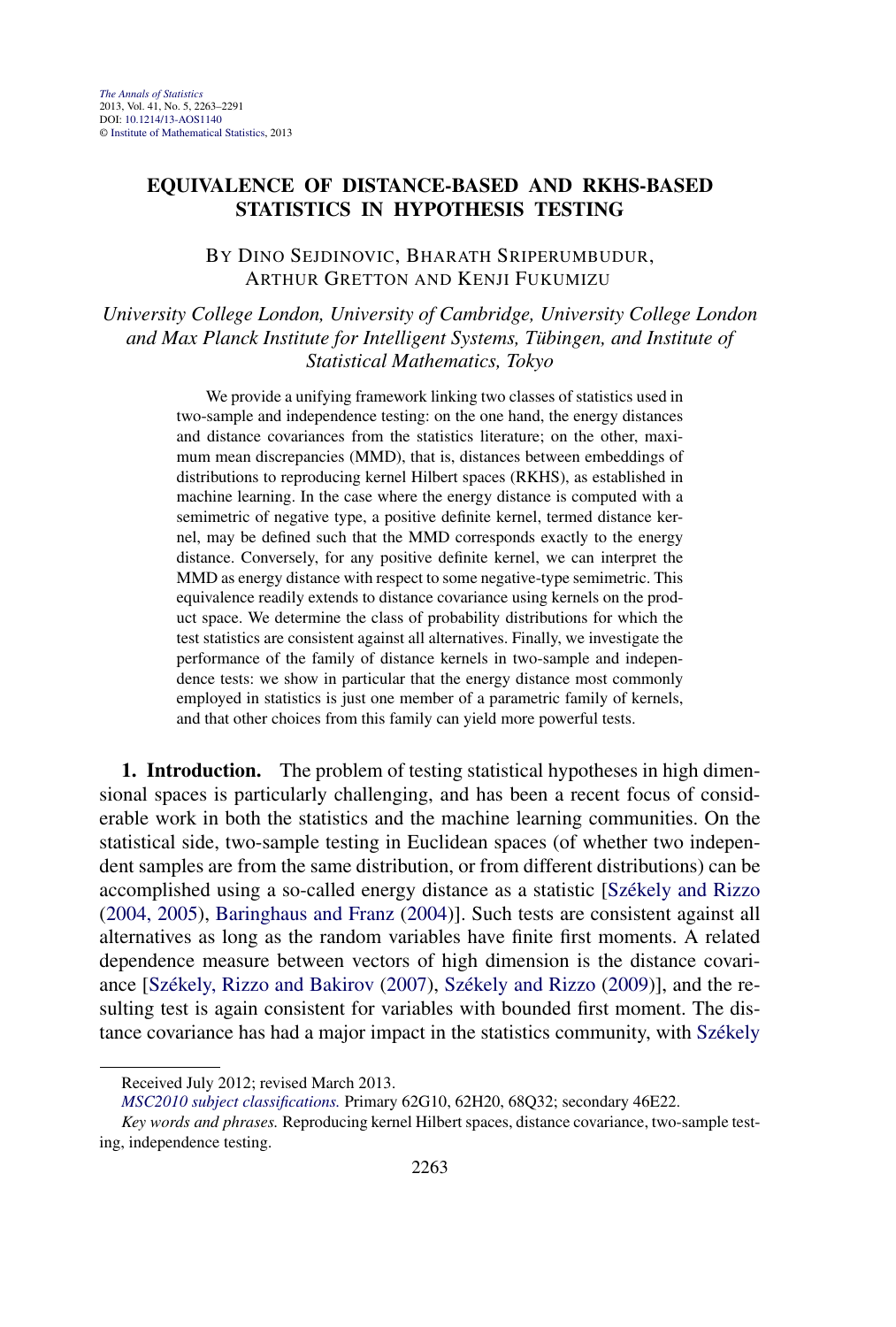[and Rizzo](#page-28-0) [\(2009\)](#page-28-0) being accompanied by an editorial introduction and discussion. A particular advantage of energy distance-based statistics is their compact representation in terms of certain expectations of pairwise Euclidean distances, which leads to straightforward empirical estimates. As a follow-up work, [Lyons](#page-27-0) [\(2013\)](#page-27-0) generalized the notion of distance covariance to metric spaces of negative type (of which Euclidean spaces are a special case).

On the machine learning side, two-sample tests have been formulated based on embeddings of probability distributions into reproducing kernel Hilbert spaces [\[Gretton et al.](#page-27-0) [\(2007, 2012a\)](#page-27-0)], using as the test statistic the difference between these embeddings: this statistic is called the maximum mean discrepancy (MMD). This distance measure was also applied to the problem of testing for independence, with the associated test statistic being the Hilbert–Schmidt independence criterion (HSIC) [\[Gretton et al.](#page-27-0) [\(2005, 2008\)](#page-27-0), [Smola et al.](#page-28-0) [\(2007\)](#page-28-0), [Zhang et al.](#page-28-0) [\(2011\)](#page-28-0)]. Both tests are shown to be consistent against all alternatives when a characteristic RKHS is used [\[Fukumizu et al.](#page-27-0) [\(2009\)](#page-27-0), [Sriperumbudur et al.](#page-28-0) [\(2010\)](#page-28-0)].

Despite their striking similarity, the link between energy distance-based tests and kernel-based tests has been an open question. In the discussion of [\[Székely](#page-28-0) [and Rizzo](#page-28-0) [\(2009\)](#page-28-0), [Gretton, Fukumizu and Sriperumbudur](#page-27-0) [\(2009\)](#page-27-0), page 1289] first explored this link in the context of independence testing, and found that interpreting the distance-based independence statistic as a kernel statistic is not straightforward, since Bochner's theorem does not apply to the choice of weight function used in the definition of the distance covariance (we briefly review this argument in Section [5.3\)](#page-16-0). [Székely and Rizzo](#page-28-0) [\(2009\)](#page-28-0), Rejoinder, page 1303, confirmed that the link between RKHS-based dependence measures and the distance covariance remained to be established, because the weight function is not integrable. Our contribution resolves this question, and shows that RKHS-based dependence measures are precisely the formal extensions of the distance covariance, where the problem of nonintegrability of weight functions is circumvented by using translationvariant kernels, that is, *distance-induced kernels*, introduced in Section [4.1.](#page-9-0)

In the case of two-sample testing, we demonstrate that energy distances are in fact maximum mean discrepancies arising from the same family of distanceinduced kernels. A number of interesting consequences arise from this insight: first, as the energy distance (and distance covariance) derives from a particular choice of a kernel, we can consider analogous quantities arising from other kernels, and yielding more sensitive tests. Second, in relation to [Lyons](#page-27-0) [\(2013\)](#page-27-0), we obtain a new family of characteristic kernels arising from general semimetric spaces of negative type, which are quite unlike the characteristic kernels defined via Bochner's theorem [\[Sriperumbudur et al.](#page-28-0) [\(2010\)](#page-28-0)]. Third, results from [\[Gretton et al.](#page-27-0) [\(2009\)](#page-27-0), [Zhang et al.](#page-28-0) [\(2011\)](#page-28-0)] may be applied to obtain consistent two-sample and independence tests for the energy distance, without using bootstrap, which perform much better than the upper bound proposed by [Székely, Rizzo and Bakirov](#page-28-0) [\(2007\)](#page-28-0) as an alternative to the bootstrap.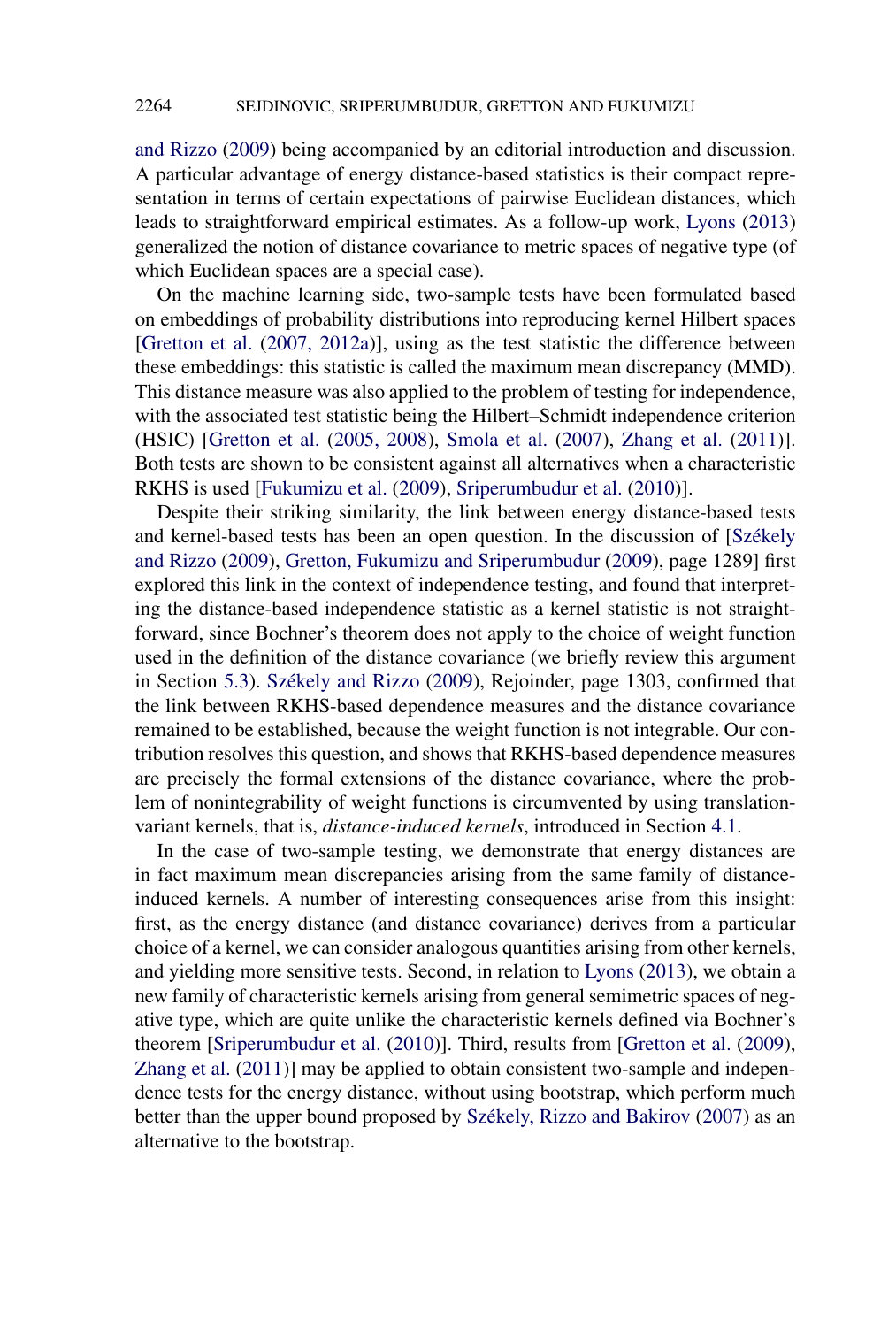<span id="page-2-0"></span>In addition to the energy distance and maximum mean discrepancy, there are other well-known discrepancy measures between two probability distributions, such as the Kullback–Leibler divergence, Hellinger distance and total variation distance, which belong to the class of *f* -divergences. Another popular family of distance measures on probabilities is the integral probability metric [\[Müller](#page-27-0) [\(1997\)](#page-27-0)], examples of which include the Wasserstein distance, Dudley metric and Fortet–Mourier metric. [Sriperumbudur et al.](#page-28-0) [\(2012\)](#page-28-0) showed that MMD is an integral probability metric and so is energy distance, owing to the equality (between energy distance and MMD) that we establish in this paper. On the other hand, [Sriperumbudur et al.](#page-28-0) [\(2012\)](#page-28-0) also showed that MMD (and therefore the energy distance) is not an *f* -divergence, by establishing the total variation distance as the only discrepancy measure that is both an IPM and *f* -divergence.

The equivalence established in this paper has two major implications for practitioners using the energy distance or distance covariance as test statistics. First, it shows that these quantities are members of a much broader class of statistics, and that by choosing an alternative semimetric/kernel to define a statistic from this larger family, one may obtain a more sensitive test than by using distances alone. Second, it shows that the principles of energy distance and distance covariance are readily generalized to random variables that take values in general topological spaces. Indeed, kernel tests are readily applied to structured and non-Euclidean domains, such as text strings, graphs and groups [\[Fukumizu et al.](#page-27-0) [\(2009\)](#page-27-0)].

The structure of the paper is as follows: in Section 2, we introduce semimetrics of negative type, and extend the notions of energy distance and distance covariance to semimetric spaces of negative type. In Section [3,](#page-6-0) we provide the necessary definitions from RKHS theory and give a review of the maximum mean discrepancy (MMD) and the Hilbert–Schmidt independence criterion (HSIC), the RKHS-based statistics used for two-sample and independence testing, respectively. In Section [4,](#page-8-0) the correspondence between positive definite kernels and semimetrics of negative type is developed, and it is applied in Section [5](#page-13-0) to show the equivalence between a (generalized) energy distance and MMD (Section [5.1\)](#page-13-0), as well as between a (generalized) distance covariance and HSIC (Section [5.2\)](#page-15-0). We give conditions for these quantities to distinguish between probability measures in Section [6,](#page-17-0) thus obtaining a new family of characteristic kernels. Empirical estimates of these quantities and associated two-sample and independence tests are described in Section [7.](#page-18-0) Finally, in Section [8,](#page-21-0) we investigate the performance of the test statistics on a variety of testing problems.

This paper extends the conference publication [\[Sejdinovic et al.](#page-28-0) [\(2012\)](#page-28-0)], and gives a detailed technical discussion and proofs which were omitted in that work.

**2. Distance-based approach.** This section reviews the distance-based approach to two-sample and independence testing, in its general form. The generalized energy distance and distance covariance are defined.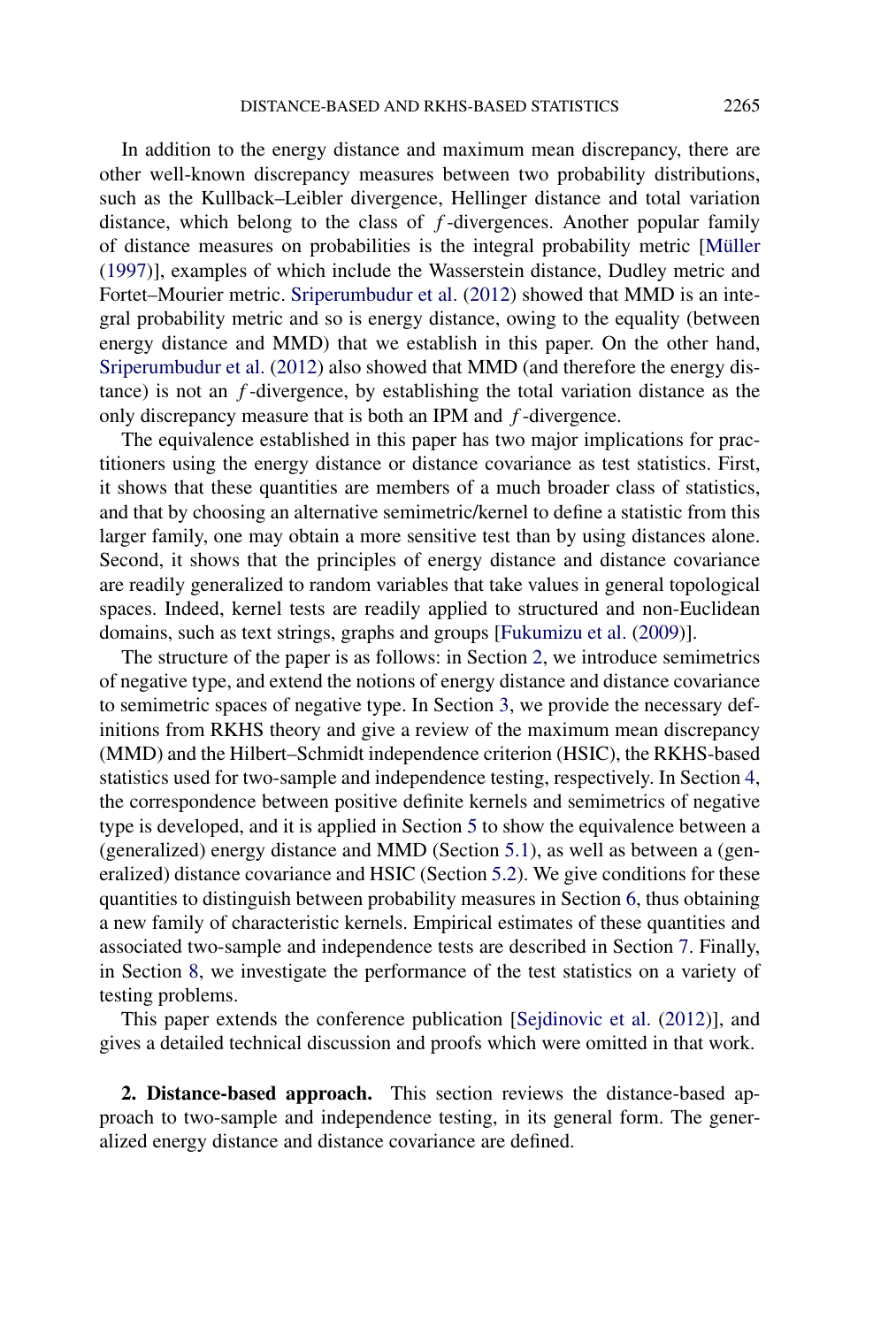### <span id="page-3-0"></span>2266 SEJDINOVIC, SRIPERUMBUDUR, GRETTON AND FUKUMIZU

2.1. *Semimetrics of negative type*. We will work with the notion of a semimetric of negative type on a nonempty set  $\mathcal{Z}$ , where the "distance" function need not satisfy the triangle inequality. Note that this notion of semimetric is different to that which arises from the seminorm (also called the pseudonorm), where the distance between two distinct points can be zero.

DEFINITION 1 (Semimetric). Let Z be a nonempty set and let  $\rho : Z \times Z \rightarrow$ [0, ∞) be a function such that  $\forall z, z' \in \mathcal{Z}$ ,

- 1.  $\rho(z, z') = 0$  if and only if  $z = z'$ , and
- 2.  $\rho(z, z') = \rho(z', z)$ .

Then  $(\mathcal{Z}, \rho)$  is said to be a semimetric space and  $\rho$  is called a semimetric on  $\mathcal{Z}$ .

DEFINITION 2 (Negative type). The semimetric space  $(\mathcal{Z}, \rho)$  is said to have negative type if  $\forall n \ge 2, z_1, \ldots, z_n \in \mathcal{Z}$ , and  $\alpha_1, \ldots, \alpha_n \in \mathbb{R}$ , with  $\sum_{i=1}^n \alpha_i = 0$ ,

(2.1) 
$$
\sum_{i=1}^n \sum_{j=1}^n \alpha_i \alpha_j \rho(z_i, z_j) \leq 0.
$$

Note that in the terminology of [Berg, Christensen and Ressel](#page-27-0) [\(1984\)](#page-27-0), *ρ* satisfying (2.1) is said to be a *negative definite* function. The following proposition is derived from [Berg, Christensen and Ressel](#page-27-0) [\(1984\)](#page-27-0), Corollary 2.10, page 78, and Proposition 3.2, page 82.

PROPOSITION 3.

1. *If*  $\rho$  *satisfies* (2.1), *then so does*  $\rho^q$ , *for*  $0 < q < 1$ .

2. *ρ is a semimetric of negative type if and only if there exists a Hilbert space H* and an injective map  $\varphi : \mathcal{Z} \to \mathcal{H}$ , such that

(2.2) 
$$
\rho(z, z') = ||\varphi(z) - \varphi(z')||_{\mathcal{H}}^2.
$$

The second part of the proposition shows that  $(\mathbb{R}^d, \| \cdot - \cdot \|^2)$  is of negative type, and by taking  $q = 1/2$  in the first part, we conclude that all Euclidean spaces are of negative type. In addition, whenever  $\rho$  is a semimetric of negative type,  $\rho^{1/2}$ is a metric of negative type, that is, even though  $\rho$  may not satisfy the triangle inequality, its square root must do if it obeys (2.1).

2.2. *Energy distance*. Unless stated otherwise, we will assume that  $\mathcal Z$  is any topological space on which Borel measures can be defined. We will denote by  $\mathcal{M}(\mathcal{Z})$  the set of all finite signed Borel measures on  $\mathcal{Z}$ , and by  $\mathcal{M}^1_+(\mathcal{Z})$  the set of all Borel probability measures on Z.

The energy distance was introduced by [Székely and Rizzo](#page-28-0) [\(2004, 2005\)](#page-28-0) and independently by [Baringhaus and Franz](#page-27-0) [\(2004\)](#page-27-0) as a measure of statistical distance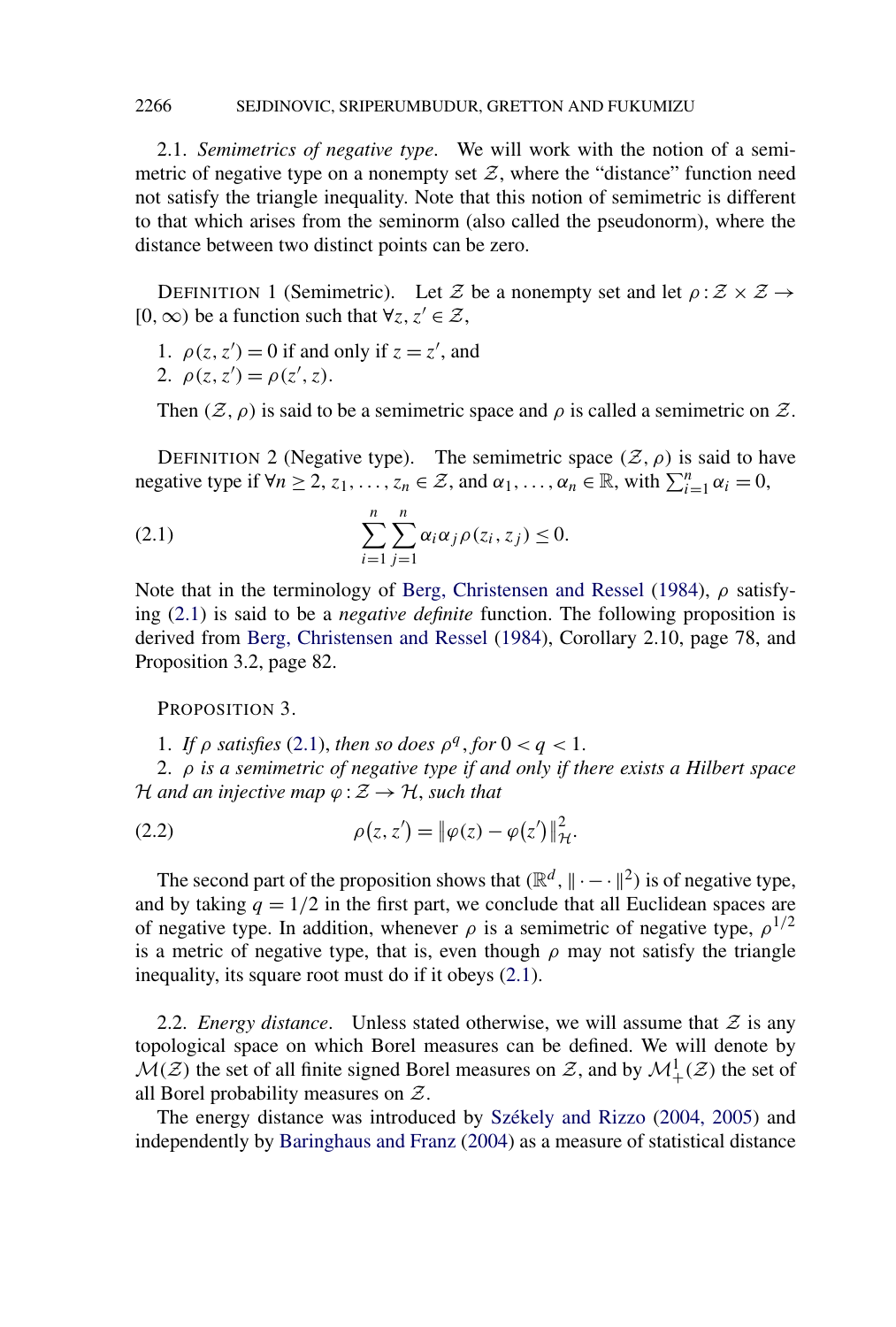<span id="page-4-0"></span>between two probability measures *P* and *Q* on  $\mathbb{R}^d$  *with finite first moments*, given by

$$
(2.3) \tD_E(P, Q) = 2\mathbb{E}_{ZW} ||Z - W||_2 - \mathbb{E}_{ZZ'} ||Z - Z'||_2 - \mathbb{E}_{WW'} ||W - W'||_2,
$$

where *Z*,  $Z' \stackrel{\text{i.i.d.}}{\sim} P$  and *W*,  $W' \stackrel{\text{i.i.d.}}{\sim} Q$ . The moment condition is required to ensure that the expectations in (2.3) is finite.  $D_E(P, Q)$  is always nonnegative, and is strictly positive if  $P \neq Q$ . In scalar case, it coincides with twice the Cramér–Von Mises distance.

Following [Lyons](#page-27-0) [\(2013\)](#page-27-0), the notion can be generalized to a metric space of negative type, which we further extend to semimetrics. Before we proceed, we need to first introduce a moment condition w.r.t. a semimetric *ρ*.

DEFINITION 4. For  $\theta > 0$ , we say that  $\nu \in \mathcal{M}(\mathcal{Z})$  has a finite  $\theta$ -moment with respect to a semimetric  $\rho$  of negative type if there exists  $z_0 \in \mathcal{Z}$ , such that  $\int \rho^{\theta}(z, z_0) d|\nu|(z) < \infty$ . We denote

$$
(2.4) \qquad \mathcal{M}^{\theta}_{\rho}(\mathcal{Z}) = \bigg\{ \nu \in \mathcal{M}(\mathcal{Z}) : \exists z_0 \in \mathcal{Z} \text{ s.t. } \int \rho^{\theta}(z, z_0) \, d|\nu|(z) < \infty \bigg\}.
$$

We are now ready to introduce a general energy distance *DE,ρ*.

DEFINITION 5. Let  $(\mathcal{Z}, \rho)$  be a semimetric space of negative type, and let  $P, Q \in \mathcal{M}^1_+(\mathcal{Z}) \cap \mathcal{M}^1_\rho(\mathcal{Z})$ . The energy distance between *P* and *Q*, w.r.t.  $\rho$  is

$$
(2.5) \quad D_{E,\rho}(P,Q) = 2\mathbb{E}_{ZW}\rho(Z,W) - \mathbb{E}_{ZZ'}\rho(Z,Z') - \mathbb{E}_{WW'}\rho(W,W'),
$$

where  $Z, Z' \stackrel{\text{i.i.d.}}{\sim} P$  and  $W, W' \stackrel{\text{i.i.d.}}{\sim} Q$ .

If  $\rho$  is a metric, as in [\[Lyons](#page-27-0) [\(2013\)](#page-27-0)], the moment condition  $P, Q \in \mathcal{M}_{\rho}^1(\mathcal{Z})$  is easily seen to be sufficient for the existence of the expectations in (2.5). Namely, if we take  $z_0, w_0 \in \mathcal{Z}$  such that  $\mathbb{E}_Z \rho(Z, z_0) < \infty$ ,  $\mathbb{E}_W \rho(W, w_0) < \infty$ , then the triangle inequality implies:

$$
\mathbb{E}_{ZW}\rho(Z,W)\leq \mathbb{E}_{Z}\rho(Z,z_0)+\mathbb{E}_{W}\rho(W,w_0)+\rho(z_0,w_0)<\infty.
$$

If  $\rho$  is a general semimetric, however, a different line of reasoning is needed, and we will come back to this condition in Remark [21,](#page-13-0) where its sufficiency will become clear using the link between positive definite kernels and negative-type semimetrics established in Section [4.](#page-8-0)

Note that the energy distance can equivalently be represented in the integral form,

(2.6) 
$$
D_{E,\rho}(P,Q) = -\int \rho \, d\big( [P - Q] \times [P - Q] \big),
$$

whereby the negative type of  $\rho$  implies the nonnegativity of  $D_{E,\rho}$ , as discussed by [Lyons](#page-27-0) [[\(2013\)](#page-27-0), page 10].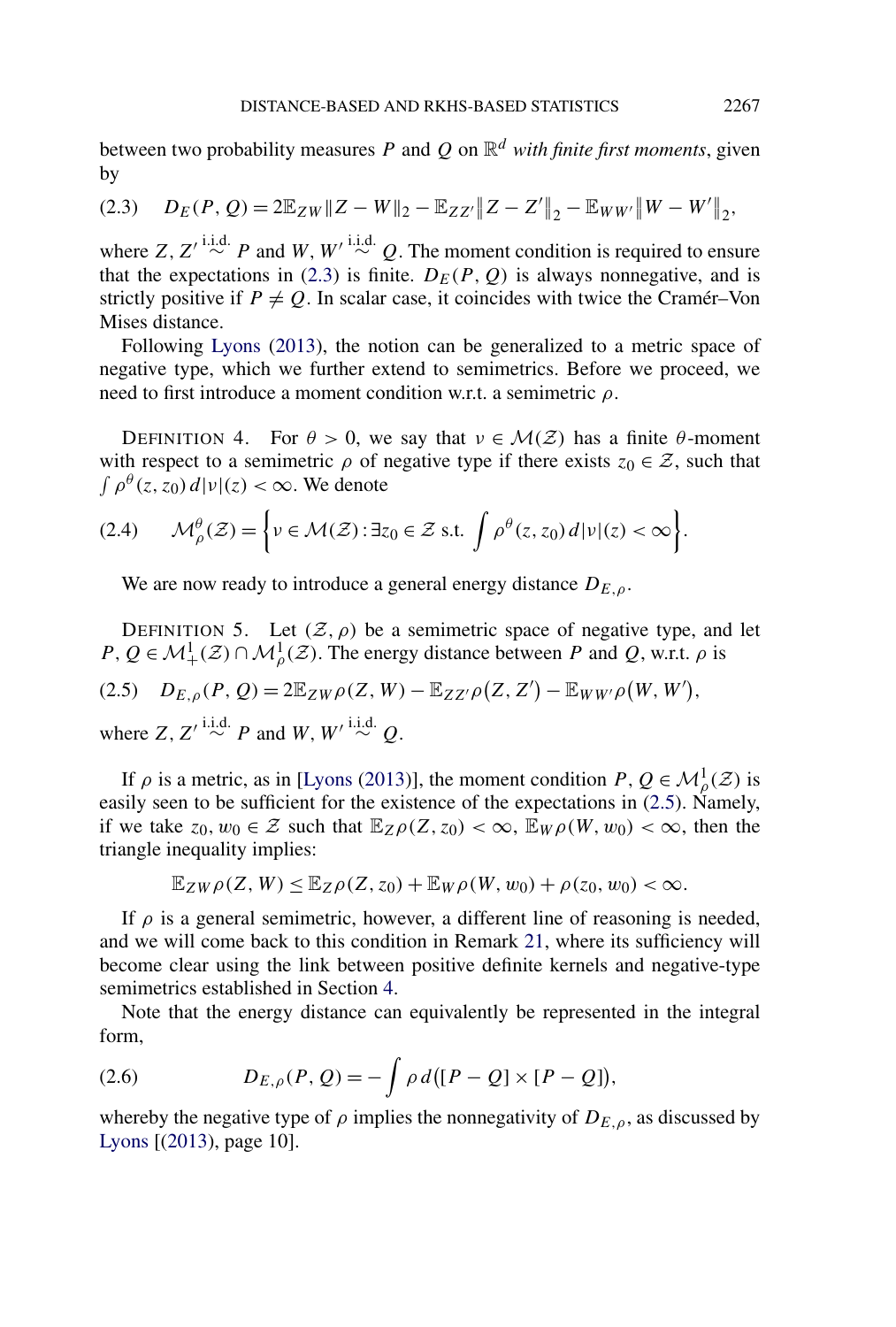### <span id="page-5-0"></span>2268 SEJDINOVIC, SRIPERUMBUDUR, GRETTON AND FUKUMIZU

2.3. *Distance covariance*. A related notion to the energy distance is that of distance covariance, which measures dependence between random variables. Let *X* be a random vector on  $\mathbb{R}^p$  and *Y* a random vector on  $\mathbb{R}^q$ . The distance covariance was introduced by [Székely, Rizzo and Bakirov](#page-28-0) [\(2007\)](#page-28-0), [Székely and Rizzo](#page-28-0) [\(2009\)](#page-28-0) to address the problem of testing and measuring dependence between *X* and *Y* in terms of a weighted  $L_2$ -distance between characteristic functions of the joint distribution of *X* and *Y* and the product of their marginals. As a particular choice of weight function is used (we discuss this further in Section [5.3\)](#page-16-0), it can be computed in terms of certain expectations of pairwise Euclidean distances,

(2.7) 
$$
\mathcal{V}^{2}(X, Y) = \mathbb{E}_{XY} \mathbb{E}_{X'Y'} ||X - X'||_{2} ||Y - Y'||_{2} + \mathbb{E}_{X} \mathbb{E}_{X'} ||X - X'||_{2} \mathbb{E}_{Y} \mathbb{E}_{Y'} ||Y - Y'||_{2} - 2\mathbb{E}_{XY} [\mathbb{E}_{X'} ||X - X'||_{2} \mathbb{E}_{Y'} ||Y - Y'||_{2}],
$$

where  $(X, Y)$  and  $(X', Y')$  are <sup>i.i.d</sup>.  $P_{XY}$ . As in the case of the energy distance, [Lyons](#page-27-0) [\(2013\)](#page-27-0) established that the generalization of the distance covariance is possible to metric spaces of negative type. We extend this notion to semimetric spaces of negative type.

DEFINITION 6. Let  $(\mathcal{X}, \rho_{\mathcal{X}})$  and  $(\mathcal{Y}, \rho_{\mathcal{Y}})$  be semimetric spaces of negative type, and let  $X \sim P_X \in M_{\rho_X}^2(\mathcal{X})$  and  $Y \sim P_Y \in M_{\rho_Y}^2(\mathcal{Y})$ , having joint distribution *PXY* . The generalized distance covariance of *X* and *Y* is

(2.8)  
\n
$$
\mathcal{V}_{\rho_{\mathcal{X}},\rho_{\mathcal{Y}}}^{2}(X,Y) = \mathbb{E}_{XY}\mathbb{E}_{X'Y'}\rho_{\mathcal{X}}(X,X')\rho_{\mathcal{Y}}(Y,Y') + \mathbb{E}_{X}\mathbb{E}_{X'}\rho_{\mathcal{X}}(X,X')\mathbb{E}_{Y}\mathbb{E}_{Y'}\rho_{\mathcal{Y}}(Y,Y') - 2\mathbb{E}_{XY}[\mathbb{E}_{X'}\rho_{\mathcal{X}}(X,X')\mathbb{E}_{Y'}\rho_{\mathcal{Y}}(Y,Y')].
$$

As with the energy distance, the moment conditions ensure that the expectations are finite (which can be seen using the Cauchy–Schwarz inequality). Equivalently, the generalized distance covariance can be represented in integral form,

$$
(2.9) \qquad \mathcal{V}^2_{\rho_X,\rho_Y}(X,Y) = \int \rho_X \rho_Y d([P_{XY}-P_X P_Y] \times [P_{XY}-P_X P_Y]),
$$

where  $\rho_X \rho_Y$  is viewed as a function on  $(\mathcal{X} \times \mathcal{Y}) \times (\mathcal{X} \times \mathcal{Y})$ . Furthermore, [Lyons](#page-27-0) [\(2013\)](#page-27-0), Theorem 3.20, shows that distance covariance in a metric space characterizes independence [i.e.,  $V^2_{\rho_X, \rho_Y}(X, Y) = 0$  if and only if *X* and *Y* are independent] if the metrics  $\rho_X$  and  $\rho_Y$  satisfy an additional property, termed *strong negative type*. The discussion of this property is relegated to Section [6.](#page-17-0)

REMARK 7. While the form of [\(2.6\)](#page-4-0) and (2.9) suggests that the energy distance and the distance covariance are closely related, it is not clear whether  $V_{\rho_X, \rho_Y}^2(X, Y)$  is simply  $D_{E, \tilde{\rho}}(P_{XY}, P_X P_Y)$  for some semimetric  $\tilde{\rho}$  on  $X \times Y$ . In particular,  $-\rho_X \rho_Y$  is certainly not a semimetric. This question will be resolved in Corollary [26.](#page-16-0)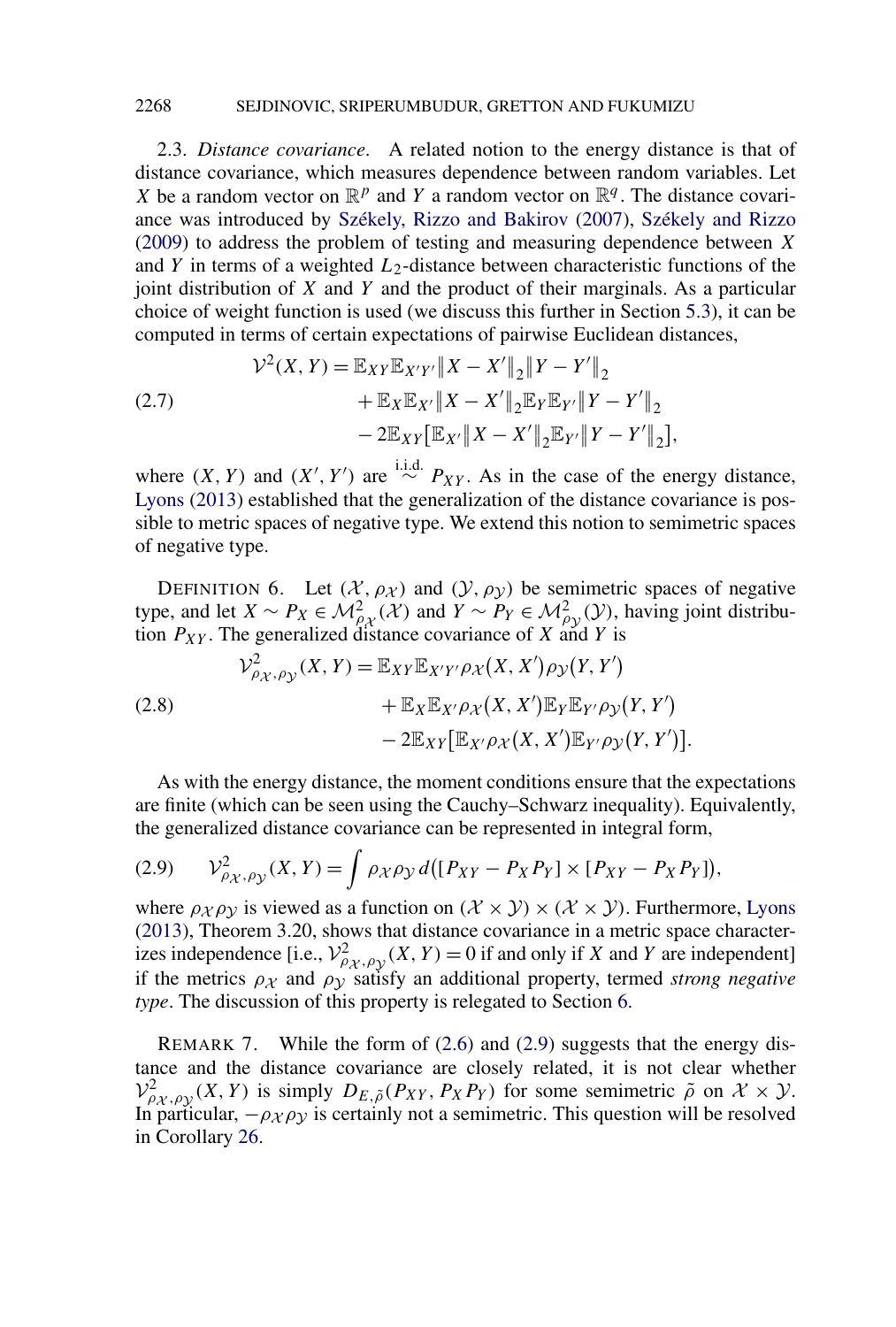<span id="page-6-0"></span>**3. Kernel-based approach.** In this section, we introduce concepts and notation required to understand reproducing kernel Hilbert spaces (Section 3.1), and distribution embeddings into RKHS. We then introduce the maximum mean discrepancy (MMD) and Hilbert–Schmidt independence criterion (HSIC).

3.1. *RKHS and kernel embeddings*. We begin with the definition of a reproducing kernel Hilbert space (RKHS).

DEFINITION 8 (RKHS). Let  $H$  be a Hilbert space of real-valued functions defined on Z. A function  $k : Z \times Z \rightarrow \mathbb{R}$  is called *a reproducing kernel* of H if:

1.  $\forall z \in \mathcal{Z}, k(\cdot, z) \in \mathcal{H}$ , and

2.  $\forall z \in \mathcal{Z}, \forall f \in \mathcal{H}, \langle f, k(\cdot, z) \rangle_{\mathcal{H}} = f(z).$ 

If H has a reproducing kernel, it is said to be *a reproducing kernel Hilbert space* (RKHS).

According to the Moore–Aronszajn theorem [\[Berlinet and Thomas-Agnan](#page-27-0) [\(2004\)](#page-27-0), page 19], for every symmetric, positive definite function (henceforth *kernel*)  $k: Z \times Z \rightarrow \mathbb{R}$ , there is an associated RKHS  $\mathcal{H}_k$  of real-valued functions on Z with reproducing kernel *k*. The map  $\varphi : \mathcal{Z} \to \mathcal{H}_k$ ,  $\varphi : z \mapsto k(\cdot, z)$  is called the canonical feature map or the Aronszajn map of *k*. We will say that *k* is a *nondegenerate kernel* if its Aronszajn map is injective. The notion of feature map can be extended to kernel embeddings of finite signed Borel measures on  $Z$  [\[Smola](#page-28-0) [et al.](#page-28-0) [\(2007\)](#page-28-0), [Sriperumbudur et al.](#page-28-0) [\(2010\)](#page-28-0), [Berlinet and Thomas-Agnan](#page-27-0) [\(2004\)](#page-27-0), Chapter 4].

DEFINITION 9 (Kernel embedding). Let *k* be a kernel on Z, and  $v \in$  $M(Z)$ . The *kernel embedding* of *ν* into the RKHS  $H_k$  is  $\mu_k(v) \in H_k$  such that  $\int f(z) d\nu(z) = \langle f, \mu_k(\nu) \rangle_{\mathcal{H}_k}$  for all  $f \in \mathcal{H}_k$ .

Alternatively, the kernel embedding can be defined by the Bochner integral  $\mu_k(v) = \int k(\cdot, z) dv(z)$ . If a measurable kernel *k* is a bounded function,  $\mu_k(v)$ exists for all  $v \in \mathcal{M}(\mathcal{Z})$ . On the other hand, if k is not bounded, there will always exist  $v \in M(\mathcal{Z})$ , for which  $\int k(\cdot, z) d\nu(z)$  diverges. The kernels we will consider in this paper will be continuous, and hence measurable, but unbounded, so kernel embeddings will not be defined for some finite signed measures. Thus, we need to restrict our attention to a particular class of measures for which kernel embeddings exist (this will be later shown to reflect the condition that random variables considered in distance covariance tests must have finite moments). Let *k* be a measurable kernel on  $\mathcal{Z}$ , and denote, for  $\theta > 0$ ,

(3.1) 
$$
\mathcal{M}_k^{\theta}(\mathcal{Z}) = \left\{ \nu \in \mathcal{M}(\mathcal{Z}) : \int k^{\theta}(z, z) d|\nu|(z) < \infty \right\}.
$$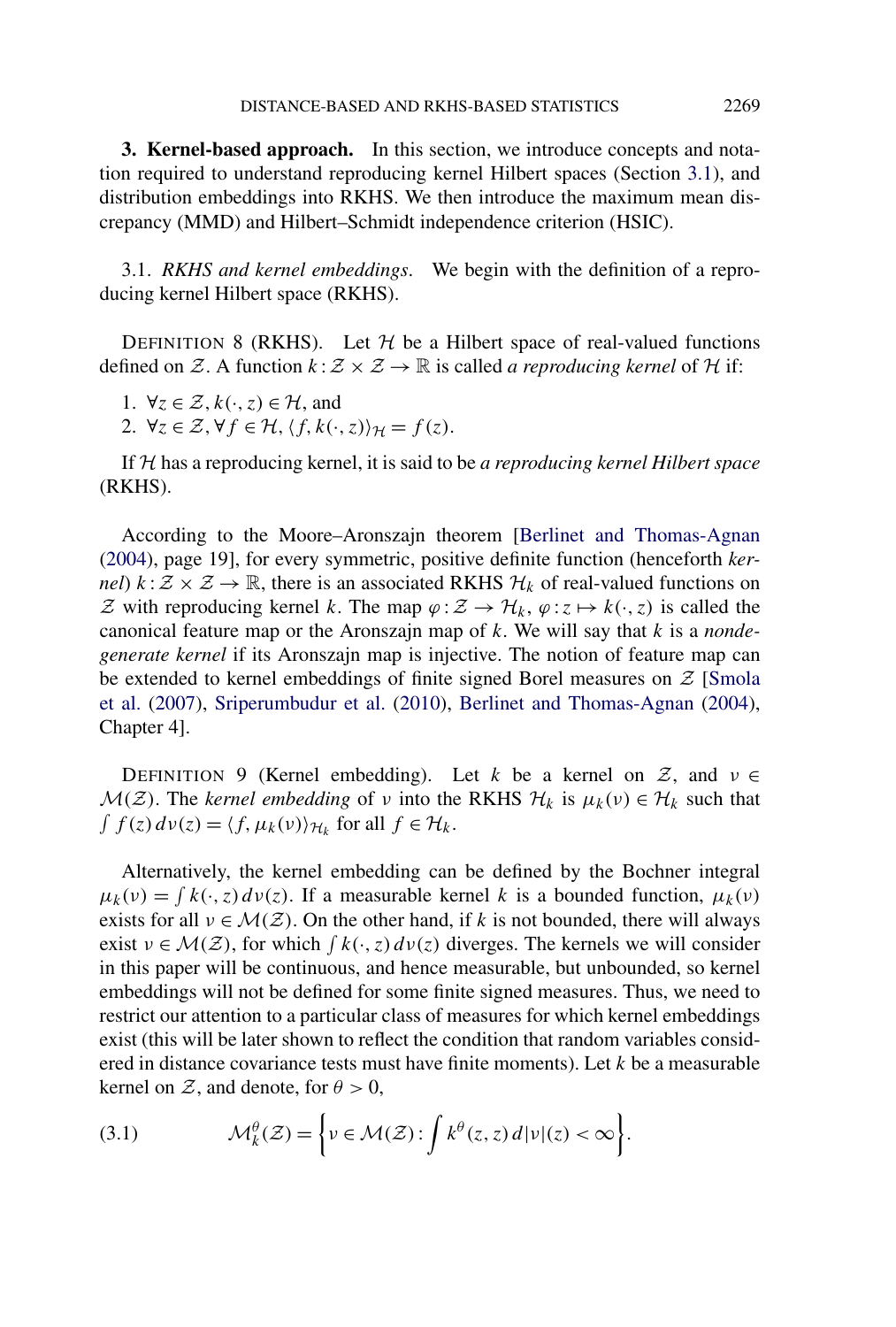<span id="page-7-0"></span>Clearly,

(3.2) 
$$
\theta_1 \leq \theta_2 \quad \Rightarrow \quad \mathcal{M}_k^{\theta_2}(\mathcal{Z}) \subseteq \mathcal{M}_k^{\theta_1}(\mathcal{Z}).
$$

Note that the kernel embedding  $\mu_k(v)$  is well defined  $\forall v \in \mathcal{M}_k^{1/2}(\mathcal{Z})$ , by the Riesz representation theorem.

3.2. *Maximum mean discrepancy*. As we have seen, kernel embeddings of Borel probability measures in  $\mathcal{M}^1_+(\mathcal{Z}) \cap \mathcal{M}^{1/2}_k(\mathcal{Z})$  do exist, and we can introduce the notion of distance between Borel probability measures in this set using the Hilbert space distance between their embeddings.

DEFINITION 10 (Maximum mean discrepancy). Let  $k$  be a kernel on  $\mathcal{Z}$ , and let  $P, Q \in \mathcal{M}^1_+(\mathcal{Z}) \cap \mathcal{M}^{1/2}_k(\mathcal{Z})$ . The *maximum mean discrepancy* (*MMD*)  $\gamma_k$  between  $\overrightarrow{P}$  and  $\overrightarrow{Q}$  is given by [Gretton et al.](#page-27-0) [\(2012a\)](#page-27-0), Lemma 4,

$$
\gamma_k(P, Q) = \left\|\mu_k(P) - \mu_k(Q)\right\|_{\mathcal{H}_k}.
$$

The following alternative representation of the squared MMD [from [Gretton](#page-27-0) [et al.](#page-27-0) [\(2012a\)](#page-27-0), Lemma 6] will be useful

(3.3) 
$$
\gamma_k^2(P, Q) = \mathbb{E}_{ZZ'} k(Z, Z') + \mathbb{E}_{WW'} k(W, W') - 2 \mathbb{E}_{ZW} k(Z, W) = \int \int k d([P - Q] \times [P - Q]),
$$

where  $Z, Z' \stackrel{\text{i.i.d.}}{\sim} P$  and  $W, W' \stackrel{\text{i.i.d.}}{\sim} Q$ . If the restriction of  $\mu_k$  to some  $P(Z) \subseteq$  $\mathcal{M}^1_+(\mathcal{Z})$  is well defined and injective, then *k* is said to be characteristic to  $\mathcal{P}(\mathcal{Z})$ , and it is said to be characteristic (without further qualification) if it is characteristic to  $M^1_+(\mathcal{Z})$ . When *k* is characteristic,  $\gamma_k$  is a metric on the entire  $M^1_+(\mathcal{Z})$ , that is,  $\gamma_k(P, Q) = 0$  iff  $P = Q, \forall P, Q \in \mathcal{M}^1_+(\mathcal{Z})$ . Conditions under which kernels are characteristic have been studied by [Fukumizu et al.](#page-27-0) [\(2009\)](#page-27-0), [Sriperumbudur et al.](#page-28-0) [\(2008\)](#page-28-0), [Sriperumbudur et al.](#page-28-0) [\(2010\)](#page-28-0). An alternative interpretation of (3.3) is as an integral probability metric [\[Müller](#page-27-0) [\(1997\)](#page-27-0)],

(3.4) 
$$
\gamma_k(P,Q) = \sup_{f \in \mathcal{H}_k, \|f\|_{\mathcal{H}_k} \leq 1} \left[ \mathbb{E}_{Z \sim P} f(Z) - \mathbb{E}_{W \sim Q} f(W) \right].
$$

See [Gretton et al.](#page-27-0) [\(2012a\)](#page-27-0) and [Sriperumbudur et al.](#page-28-0) [\(2012\)](#page-28-0) for details.

3.3. *Hilbert–Schmidt independence criterion* (*HSIC*). The MMD can be employed to measure statistical dependence between random variables [\[Gretton et al.](#page-27-0) [\(2005, 2008\)](#page-27-0), [Gretton and Györfi](#page-27-0) [\(2010\)](#page-27-0), [Smola et al.](#page-28-0) [\(2007\)](#page-28-0), [Zhang et al.](#page-28-0) [\(2011\)](#page-28-0)]. Let X and Y be two nonempty topological spaces and let  $k_X$  and  $k_Y$  be kernels on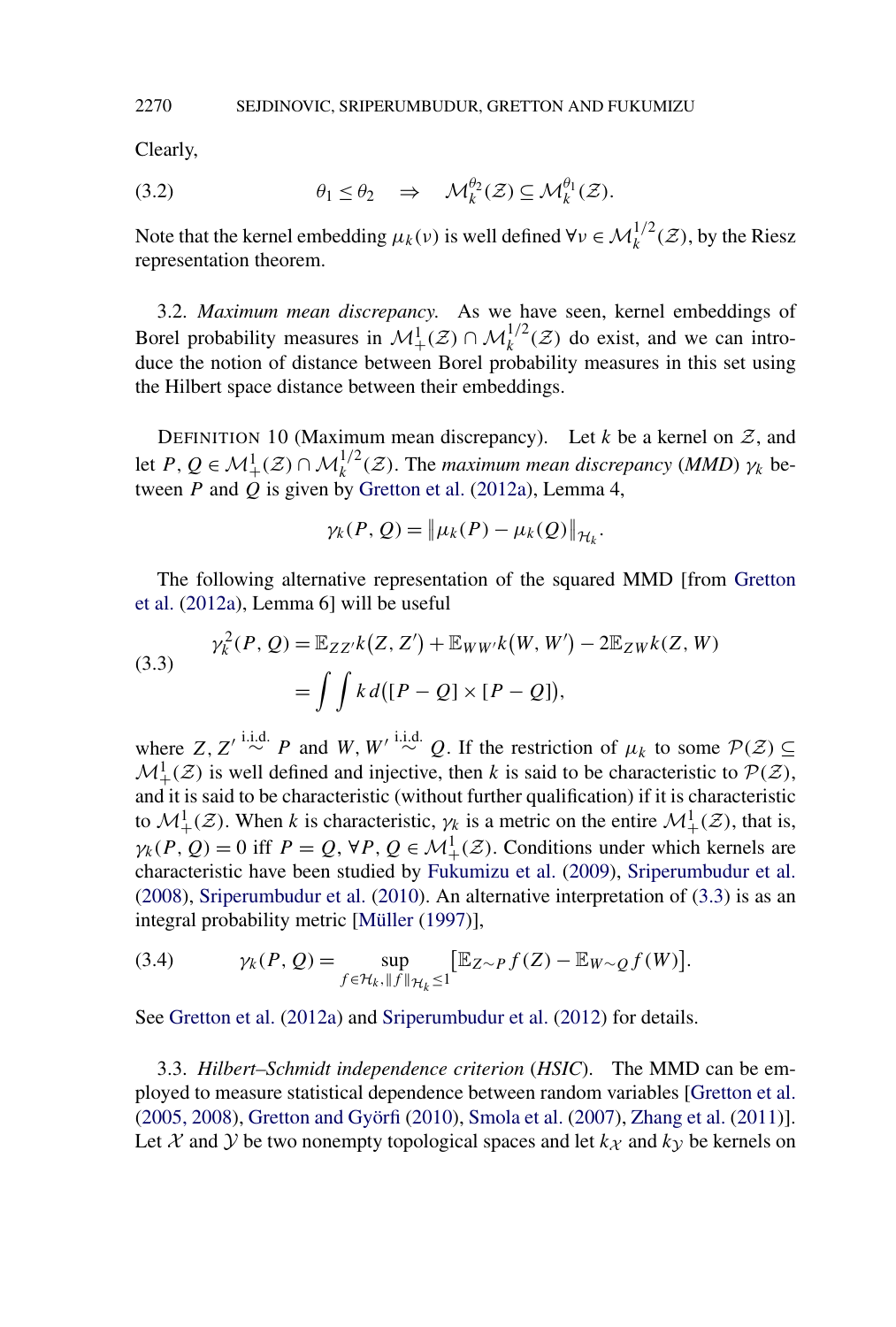<span id="page-8-0"></span> $X$  and  $Y$ , with respective RKHSs  $\mathcal{H}_{k}$  and  $\mathcal{H}_{k}$ . Then, by applying [Steinwart and](#page-28-0) [Christmann](#page-28-0) [[\(2008\)](#page-28-0), Lemma 4.6, page 114],

(3.5) 
$$
k((x, y), (x', y')) = k_{\mathcal{X}}(x, x')k_{\mathcal{Y}}(y, y')
$$

is a kernel on the product space  $X \times Y$  with RKHS  $\mathcal{H}_k$  isometrically isomorphic to the tensor product  $\mathcal{H}_{k\chi} \otimes \mathcal{H}_{k\gamma}$ .

DEFINITION 11. Let  $X \sim P_X$  and  $Y \sim P_Y$  be random variables on X and  $Y$ , respectively, having joint distribution  $P_{XY}$ . Furthermore, let *k* be a kernel on  $\mathcal{X} \times$ Y, given in (3.5). The Hilbert–Schmidt independence criterion (HSIC) of *X* and *Y* is the MMD  $\gamma_k$  between the joint distribution  $P_{XY}$  and the product of its marginals  $P_X P_Y$ .

Following [Smola et al.](#page-28-0) [\(2007\)](#page-28-0), Section 2.3, we can expand HSIC as

$$
\gamma_k^2(P_{XY}, P_X P_Y)
$$
  
=  $|\mathbb{E}_{XY}[k_X(\cdot, X) \otimes k_Y(\cdot, Y)] - \mathbb{E}_X k_X(\cdot, X) \otimes \mathbb{E}_Y k_Y(\cdot, Y)|_{\mathcal{H}_{k_X} \otimes \mathcal{H}_{k_Y}}^2$   
(3.6)  
=  $\mathbb{E}_{XY}\mathbb{E}_{X'Y'}k_X(X, X')k_Y(Y, Y') + \mathbb{E}_X\mathbb{E}_{X'}k_X(X, X')\mathbb{E}_Y\mathbb{E}_{Y'}k_Y(Y, Y')$   
-  $2\mathbb{E}_{X'Y'}[\mathbb{E}_X k_X(X, X')\mathbb{E}_Y k_Y(Y, Y')].$ 

It can be shown that this quantity is equal to the squared Hilbert–Schmidt norm of the covariance operator between RKHSs [\[Gretton et al.](#page-27-0) [\(2005\)](#page-27-0)]. We claim that  $\gamma_k^2(P_{XY}, P_X P_Y)$  is well defined as long as  $P_X \in \mathcal{M}_{k_X}^1(\mathcal{X})$  and  $P_Y \in \mathcal{M}_{k_Y}^1(\mathcal{Y})$ . Indeed, this is a sufficient condition for  $\mu_k(P_{XY})$  to exist, since it implies that  $P_{XY} \in \mathcal{M}_k^{1/2}(\mathcal{X} \times \mathcal{Y})$ , which can be seen from the Cauchy–Schwarz inequality,

$$
\int k^{1/2}((x, y), (x, y)) dP_{XY}(x, y)
$$
  
= 
$$
\int k^{1/2}_x(x, x) k^{1/2}_y(y, y) dP_{XY}(x, y)
$$
  

$$
\leq \left( \int k_{\mathcal{X}}(x, x) dP_X(x) \int k_{\mathcal{Y}}(y, y) dP_Y(y) \right)^{1/2}.
$$

Furthermore, the embedding  $\mu_k(P_XP_Y)$  of the product of marginals also exists, as it can be identified with the tensor product  $\mu_{k\chi}(P_X) \otimes \mu_{k\chi}(P_Y)$ , where  $\mu_{k\chi}(P_X)$  exists since  $P_X \in \mathcal{M}_{k\chi}^1(\mathcal{X}) \subset \mathcal{M}_{k\chi}^{1/2}(\mathcal{X})$ , and  $\mu_{k\chi}(P_Y)$  exists since  $P_Y \in \mathcal{M}_{k_{\mathcal{Y}}}^1(\mathcal{Y}) \subset \mathcal{M}_{k_{\mathcal{Y}}}^{1/2}(\mathcal{Y})$ .

**4. Correspondence between kernels and semimetrics.** In this section, we develop the correspondence of semimetrics of negative type (Section [2.1\)](#page-3-0) to the RKHS theory, that is, to symmetric positive definite kernels. This correspondence will be key to proving the equivalence between the energy distance and MMD, and the equivalence between distance covariance and HSIC in Section [5.](#page-13-0)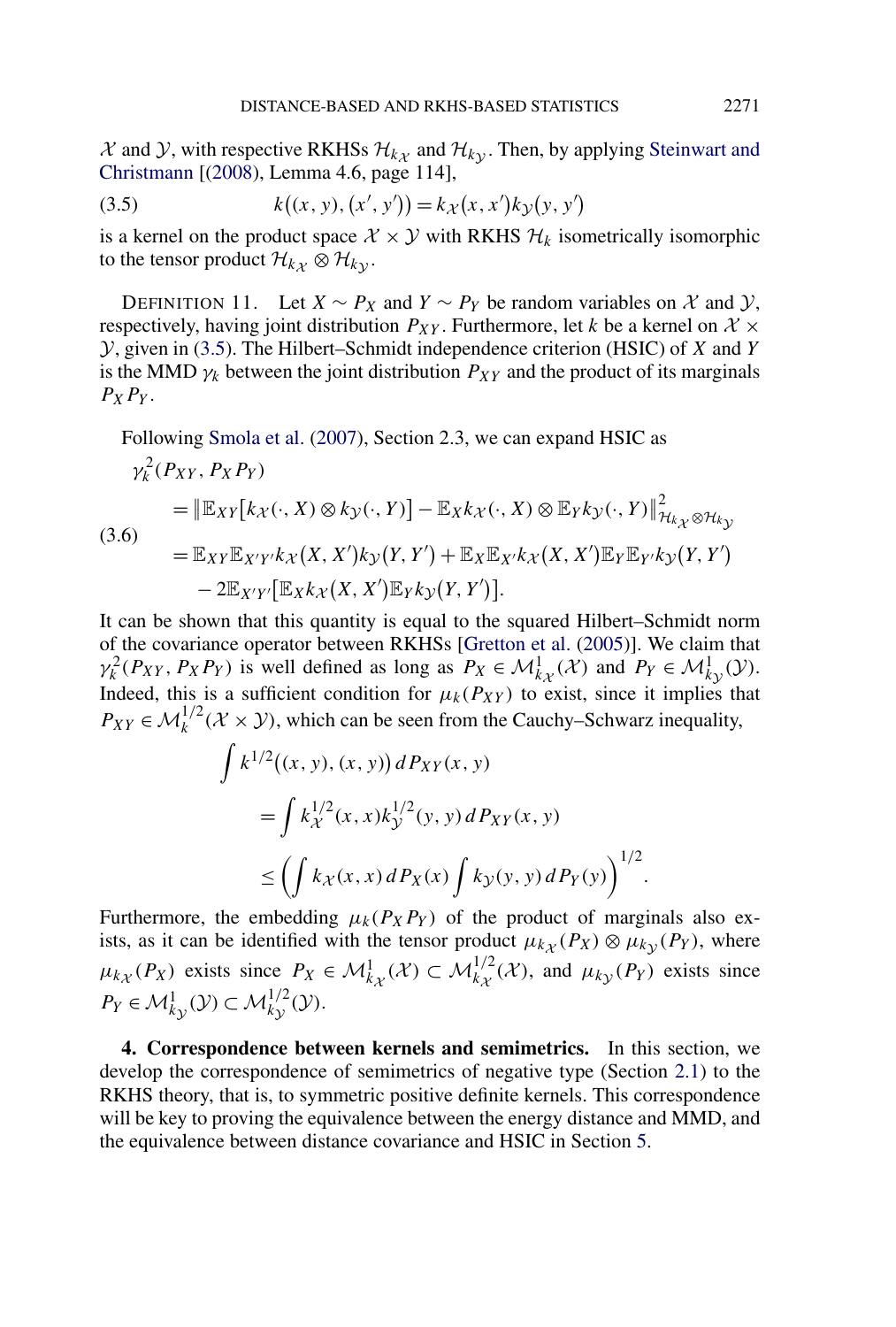### <span id="page-9-0"></span>2272 SEJDINOVIC, SRIPERUMBUDUR, GRETTON AND FUKUMIZU

4.1. *Distance-induced kernels*. Semimetrics of negative type and symmetric positive definite kernels are closely related, as summarized in the following lemma, adapted from [Berg, Christensen and Ressel](#page-27-0) [\(1984\)](#page-27-0), Lemma 2.1, page 74.

LEMMA 12. Let  $\mathcal Z$  *be a nonempty set, and*  $\rho : \mathcal Z \times \mathcal Z \to \mathbb R$  *a semimetric on*  $\mathcal Z$ . *Let*  $z_0 \in \mathcal{Z}$ , and denote  $k(z, z') = \rho(z, z_0) + \rho(z', z_0) - \rho(z, z')$ . *Then k is positive definite if and only if ρ satisfies* [\(2.1\)](#page-3-0).

As a consequence,  $k(z, z')$  defined above is a valid kernel on  $\mathcal Z$  whenever  $\rho$  is a semimetric of negative type. For convenience, we will work with such kernels scaled by 1*/*2.

DEFINITION 13 (Distance-induced kernel). Let  $\rho$  be a semimetric of negative type on  $\mathcal Z$  and let  $z_0 \in \mathcal Z$ . The kernel

(4.1) 
$$
k(z, z') = \frac{1}{2} [\rho(z, z_0) + \rho(z', z_0) - \rho(z, z')]
$$

is said to be the *distance-induced kernel* induced by *ρ* and *centred* at *z*0.

For brevity, we will drop "induced" hereafter, and say that *k* is simply the *distance kernel* (with some abuse of terminology). Note that distance kernels are not strictly positive definite, that is, it is not true that  $\forall n \in \mathbb{N}$ , and for distinct  $z_1, \ldots, z_n \in \mathcal{Z}$ ,

$$
\sum_{i=1}^n \sum_{j=1}^n \alpha_i \alpha_j k(z_i, z_j) = 0 \quad \Rightarrow \quad \alpha_i = 0 \,\forall i.
$$

Indeed, if *k* were given by (4.1), it would suffice to take  $n = 1$ , since  $k(z_0, z_0) = 0$ . By varying the point at the center *z*0, we obtain a family

$$
\mathcal{K}_{\rho} = \left\{ \frac{1}{2} [\rho(z, z_0) + \rho(z', z_0) - \rho(z, z')] \right\}_{z_0 \in \mathcal{Z}}
$$

of distance kernels induced by *ρ*. The following proposition follows readily from the definition of  $K_\rho$  and shows that one can always express [\(2.2\)](#page-3-0) from Proposi-tion [3](#page-3-0) in terms of the canonical feature map for the RKHS  $\mathcal{H}_k$ .

PROPOSITION 14. Let  $(\mathcal{Z}, \rho)$  be a semimetric space of negative type, and  $k \in \mathcal{K}_o$ . *Then*:

- 1.  $\rho(z, z') = k(z, z) + k(z', z') 2k(z, z') = ||k(\cdot, z) k(\cdot, z')||_{\mathcal{H}_{\nu}}^2$ .
- 2. *k* is nondegenerate, that is, the Aronszajn map  $z \mapsto k(\cdot, z)$  is injective.

EXAMPLE 15. Let  $\mathcal{Z} \subseteq \mathbb{R}^d$  and write  $\rho_q(z, z') = ||z - z'||^q$ . By Proposition [3,](#page-3-0)  $\rho_q$  is a valid semimetric of negative type for  $0 < q \le 2$ . The corresponding kernel centered at  $z_0 = 0$  is given by the covariance function of the fractional Brownian motion,

(4.2) 
$$
k_q(z, z') = \frac{1}{2} (\|z\|^q + \|z'\|^q - \|z - z'\|^q).
$$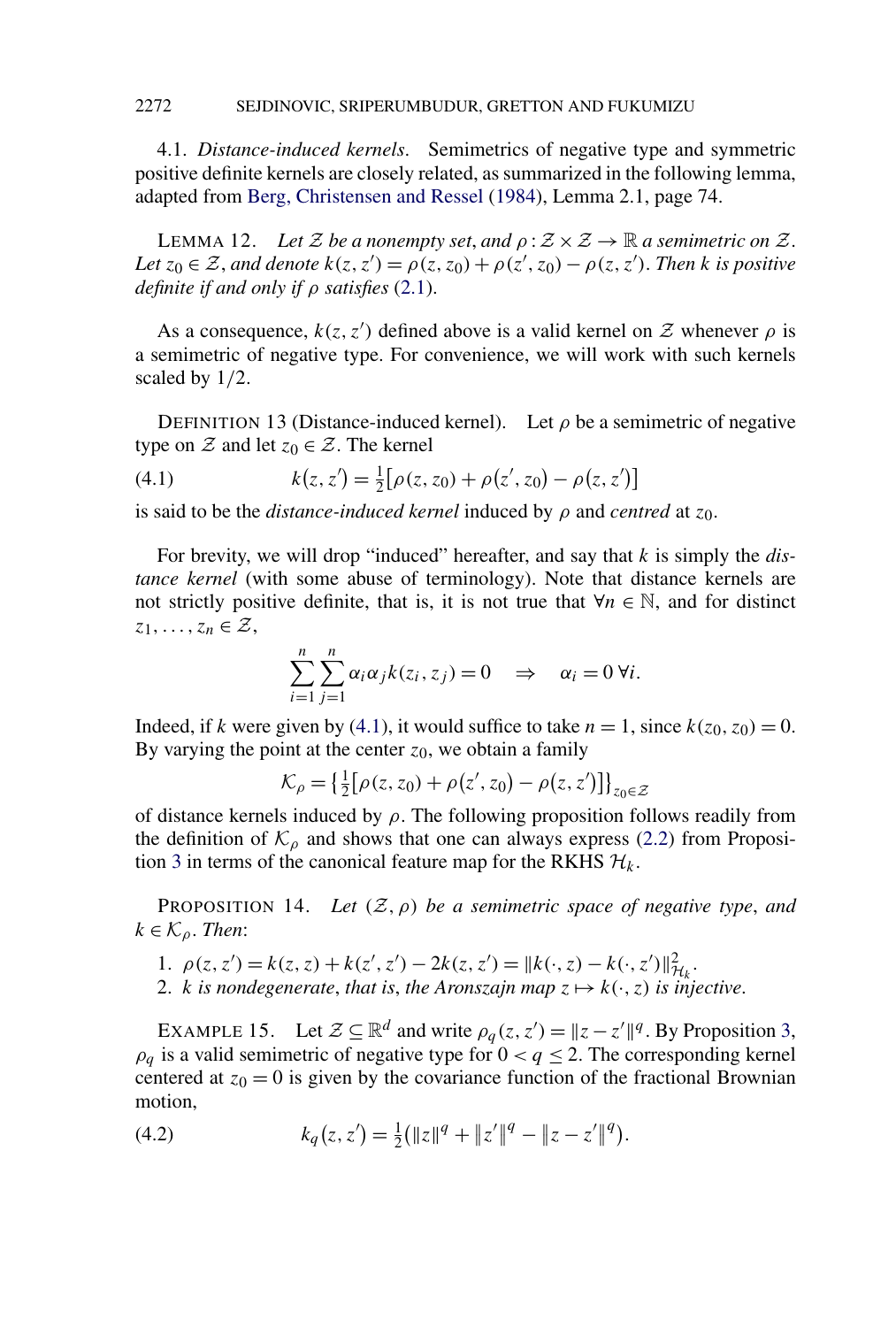<span id="page-10-0"></span>Note that while [Lyons](#page-27-0) [[\(2013\)](#page-27-0), page 9] also uses the results in Proposition [3](#page-3-0) to characterize metrics of negative type using embeddings to general Hilbert spaces, the relation with the theory of reproducing kernel Hilbert spaces is not exploited in his work.

4.2. *Semimetrics generated by kernels*. We now further develop the link between semimetrics of negative type and kernels. We start with a simple corollary of Proposition [3.](#page-3-0)

COROLLARY 16. *Let k be any nondegenerate kernel on* Z. *Then*, (4.3)  $\rho(z, z') = k(z, z) + k(z', z') - 2k(z, z')$ 

*defines a valid semimetric ρ of negative type on* Z.

DEFINITION 17 (Equivalent kernels). Whenever the kernel *k* and semimetric *ρ* satisfy (4.3), we will say that *k generates ρ*. If two kernels generate the same semimetric, we will say that they are *equivalent kernels*.

It is clear that every distance kernel  $\tilde{k} \in \mathcal{K}_o$  induced by  $\rho$ , also generates  $\rho$ . However, there are many other kernels that generate *ρ*. The following proposition is straightforward to show and gives a condition under which two kernels are equivalent.

PROPOSITION 18. Let *k* and  $\tilde{k}$  be two kernels on  $\mathcal{Z}$ . *k* and  $\tilde{k}$  are equivalent if *and only if*  $\tilde{k}(z, z') = k(z, z') + f(z) + f(z')$ , *for some shift function*  $f : \mathcal{Z} \to \mathbb{R}$ .

Not every choice of shift function *f* in Proposition 18 will be valid, as both *k* and  $\hat{k}$  are required to be positive definite. An important class of shift functions can be derived using RKHS functions, however. Namely, let  $k$  be a kernel on  $\mathcal Z$  and let  $f \in \mathcal{H}_k$ , and define a kernel

$$
\tilde{k}_f(z, z') = \langle k(\cdot, z) - f, k(\cdot, z') - f \rangle_{\mathcal{H}_k}
$$
  
=  $k(z, z') - f(z) - f(z') + ||f||_{\mathcal{H}_k}^2$ .

Since it is representable as an inner product in a Hilbert space,  $\tilde{k}_f$  is a valid kernel which is equivalent to *k* by Proposition 18. As a special case, if  $f = \mu_k(P)$  for some  $P \in \mathcal{M}^1_+(\mathcal{Z})$ , we obtain the kernel centred at probability measure P:

$$
(4.4) \quad \tilde{k}_P(z, z') := k(z, z') + \mathbb{E}_{WW'}k(W, W') - \mathbb{E}_{W}k(z, W) - \mathbb{E}_{W}k(z', W),
$$

with *W*,  $W' \stackrel{\text{i.i.d.}}{\sim} P$ . Note that  $\mathbb{E}_{ZZ'}$  *R*<sub>id</sub><sub>*R*</sub> $\tilde{k}_P(Z, Z') = 0$ , that is,  $\mu_{\tilde{k}_P}(P) = 0$ . The kernels of form (4.4) that are centred at the point masses  $P = \delta_{z_0}$  are precisely the distance kernels equivalent to *k*.

The relationship between positive definite kernels and semimetrics of negative type is illustrated in Figure [1.](#page-11-0)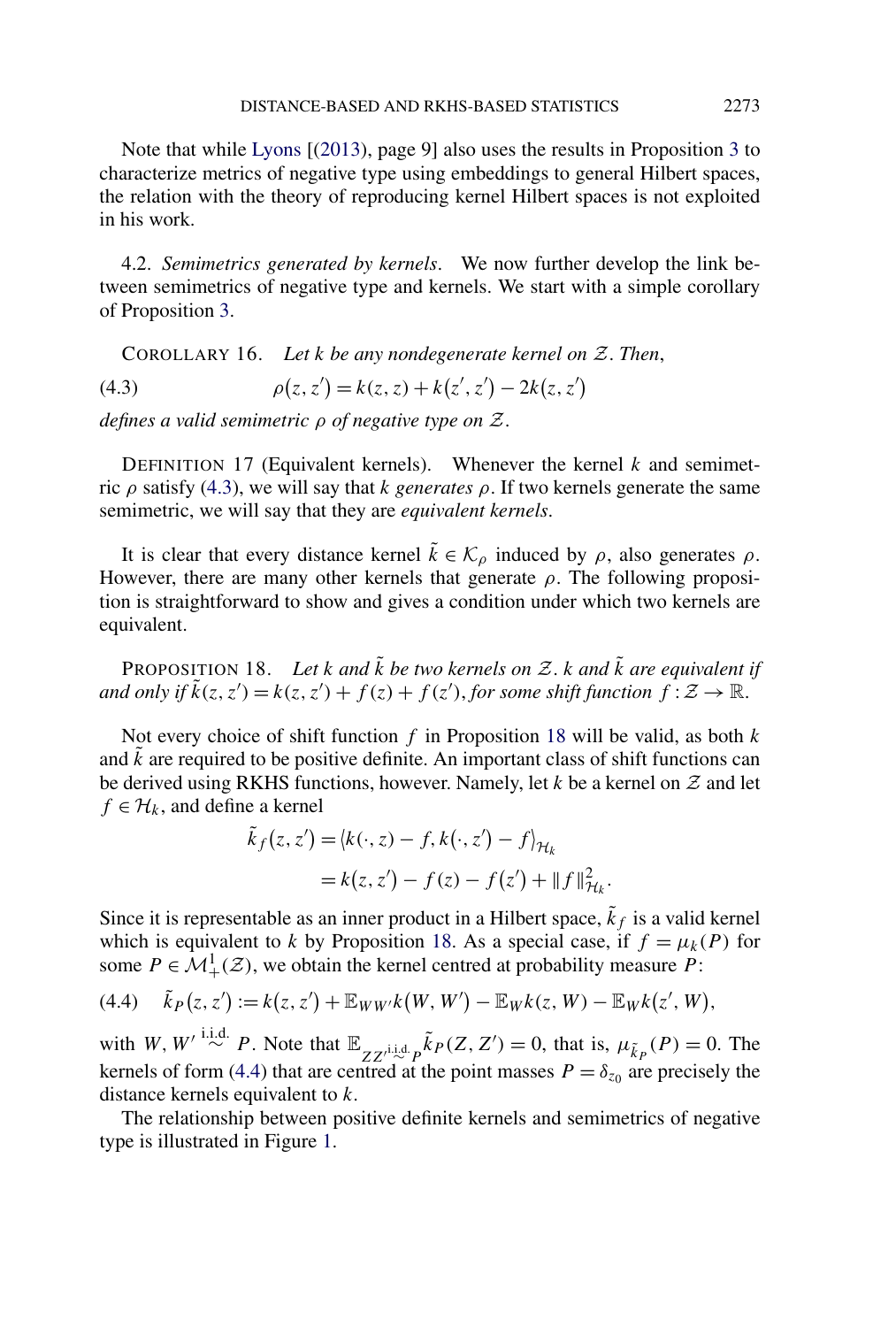

FIG. 1. *The relationship between kernels and semimetrics*. *An equivalence class of nondegenerate PD kernels is associated to a single semimetric of negative type*, *and distance kernels induced by that semimetric form only a subset of that class*.

REMARK 19. The requirement that kernels be characteristic (as introduced below Definition [10\)](#page-7-0) is clearly important in hypothesis testing. A second family of kernels, widely used in the machine learning literature, are the universal kernels: universality can be used to guarantee consistency of learning algorithms [\[Steinwart](#page-28-0) [and Christmann](#page-28-0) [\(2008\)](#page-28-0)]. While these two notions are closely related, and in some cases coincide [\[Sriperumbudur, Fukumizu and Lanckriet](#page-28-0) [\(2011\)](#page-28-0)], one can easily construct nonuniversal characteristic kernels as a consequence of Proposition [18.](#page-10-0) See Appendix [B](#page-25-0) for details.

4.3. *Existence of kernel embedding through a semimetric*. In Section [3.1,](#page-6-0) we have seen that a sufficient condition for the kernel embedding  $\mu_k(v)$  of  $v \in \mathcal{M}(\mathcal{Z})$ to exist is that  $v \in M_k^{1/2}(\mathcal{Z})$ . We will now interpret this condition in terms of the semimetric  $\rho$  generated by *k*, by relating  $\mathcal{M}_k^{\theta}(\mathcal{Z})$  to the space  $\mathcal{M}_\rho^{\theta}(\mathcal{Z})$  of measures with finite *θ*-moment w.r.t. *ρ*.

PROPOSITION 20. *Let k be a kernel that generates semimetric ρ*, *and let*  $n \in \mathbb{N}$ . *Then*  $\mathcal{M}_k^{n/2}(\mathcal{Z}) = \mathcal{M}_\rho^{n/2}(\mathcal{Z})$ . *In particular, if*  $k_1$  *and*  $k_2$  *generate the same semimetric*  $\rho$ , *then*  $\mathcal{M}_{k_1}^{n/2}(\mathcal{Z}) = \mathcal{M}_{k_2}^{n/2}(\mathcal{Z})$ .

PROOF. Let 
$$
\theta \ge \frac{1}{2}
$$
. Suppose  $\nu \in \mathcal{M}_k^{\theta}(\mathcal{Z})$ . Then we have  
\n
$$
\int \rho^{\theta}(z, z_0) d|\nu|(z) = \int ||k(\cdot, z) - k(\cdot, z_0)||_{\mathcal{H}_k}^{2\theta} d|\nu|(z)
$$
\n
$$
\le \int (||k(\cdot, z)||_{\mathcal{H}_k} + ||k(\cdot, z_0)||_{\mathcal{H}_k})^{2\theta} d|\nu|(z)
$$
\n
$$
\le 2^{2\theta - 1} \Big( \int ||k(\cdot, z)||_{\mathcal{H}_k}^{2\theta} d|\nu|(z) + \int ||k(\cdot, z_0)||_{\mathcal{H}_k}^{2\theta} d|\nu|(z) \Big)
$$

<span id="page-11-0"></span>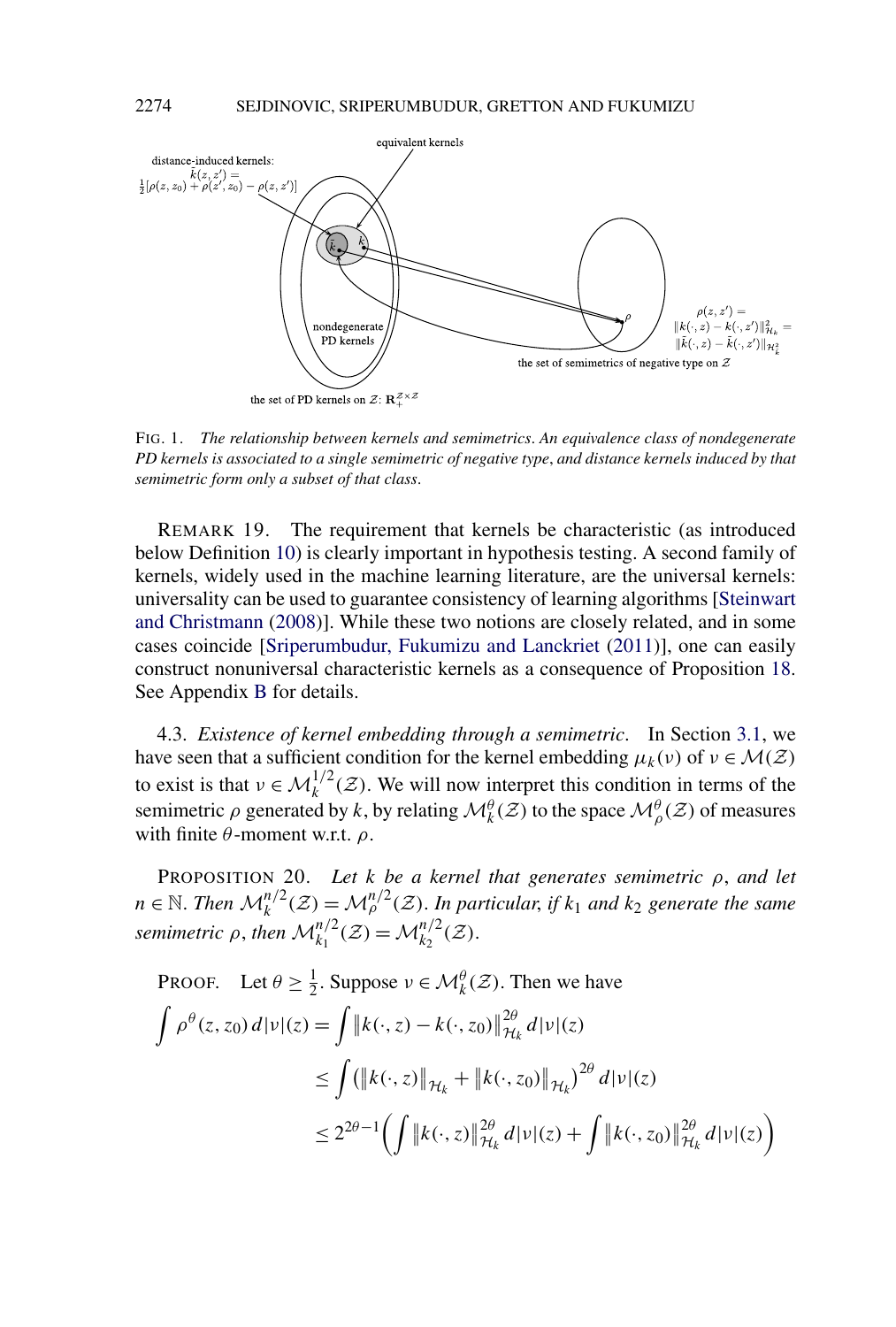$$
=2^{2\theta-1}\left(\int k^{\theta}(z,z) d|\nu|(z)+k^{\theta}(z_0,z_0)|\nu|(z)\right)
$$
  
<\infty,

where we have used that  $a^{2\theta}$  is a convex function of *a*. From the above it is clear that  $\mathcal{M}_k^{\theta}(\mathcal{Z}) \subset \mathcal{M}_\rho^{\theta}(\mathcal{Z})$  for  $\theta \ge 1/2$ .

To prove the other direction, we show by induction that  $\mathcal{M}_{\rho}^{\theta}(\mathcal{Z}) \subset \mathcal{M}_{k}^{n/2}(\mathcal{Z})$  for  $\theta \geq \frac{n}{2}$ ,  $n \in \mathbb{N}$ . Let  $n = 1$ ,  $\theta \geq \frac{1}{2}$ , and suppose that  $\nu \in \mathcal{M}_{\rho}^{\theta}(\mathcal{X})$ . Then, by invoking the reverse triangle and Jensen's inequalities, we have

$$
\int \rho^{\theta}(z, z_0) d|\nu|(z) = \int \|k(\cdot, z) - k(\cdot, z_0)\|_{\mathcal{H}_k}^{2\theta} d|\nu|(z)
$$
  
\n
$$
\geq \int |k^{1/2}(z, z) - k^{1/2}(z_0, z_0)|^{2\theta} d|\nu|(z)
$$
  
\n
$$
\geq \left| \int k^{1/2}(z, z) d|\nu|(z) - ||\nu||_{\text{TV}} k^{1/2}(z_0, z_0) \right|^{2\theta},
$$

which implies  $v \in M_k^{1/2}(\mathcal{Z})$ , thereby satisfying the result for  $n = 1$ . Suppose the result holds for  $\theta \ge \frac{n-1}{2}$ , that is,  $\mathcal{M}_{\rho}^{\theta}(\mathcal{Z}) \subset \mathcal{M}_{k}^{(n-1)/2}(\mathcal{Z})$  for  $\theta \ge \frac{n-1}{2}$ . Let  $\nu \in$  $\mathcal{M}_{\rho}^{\theta}(\mathcal{Z})$  for  $\theta \geq \frac{n}{2}$ . Then we have

$$
\int \rho^{\theta}(z, z_0) d|\nu|(z)
$$
\n
$$
= \int (||k(\cdot, z) - k(\cdot, z_0)||_{\mathcal{H}_k}^n)^{2\theta/n} d|\nu|(z)
$$
\n
$$
\geq \left| \int (||k(\cdot, z)||_{\mathcal{H}_k} - ||k(\cdot, z_0)||_{\mathcal{H}_k}^n)^n d|\nu|(z) \right|^{2\theta/n}
$$
\n
$$
= \left| \int \sum_{r=0}^n (-1)^r \binom{n}{r} ||k(\cdot, z)||_{\mathcal{H}_k}^{n-r} ||k(\cdot, z_0)||_{\mathcal{H}_k}^r d|\nu|(z) \right|^{2\theta/n}
$$
\n
$$
= \left| \int k^{n/2}(z, z) d|\nu|(z) \right|^{n-r}
$$
\n
$$
+ \sum_{r=1}^n (-1)^r \binom{n}{r} k^{r/2}(z_0, z_0) \int k^{(n-r)/2}(z, z) d|\nu|(z) \right|^{2\theta/n}
$$

Note that the terms in *B* are finite since for  $\theta \ge \frac{n}{2} \ge \frac{n-1}{2} \ge \cdots \ge \frac{1}{2}$ , we have  $\mathcal{M}_{\rho}^{\theta}(\mathcal{Z}) \subset \mathcal{M}_{k}^{(n-1)/2}(\mathcal{Z}) \subset \cdots \subset \mathcal{M}_{k}^{1}(\mathcal{Z}) \subset \mathcal{M}_{k}^{1/2}(\mathcal{Z})$  and therefore *A* is finite,

*.*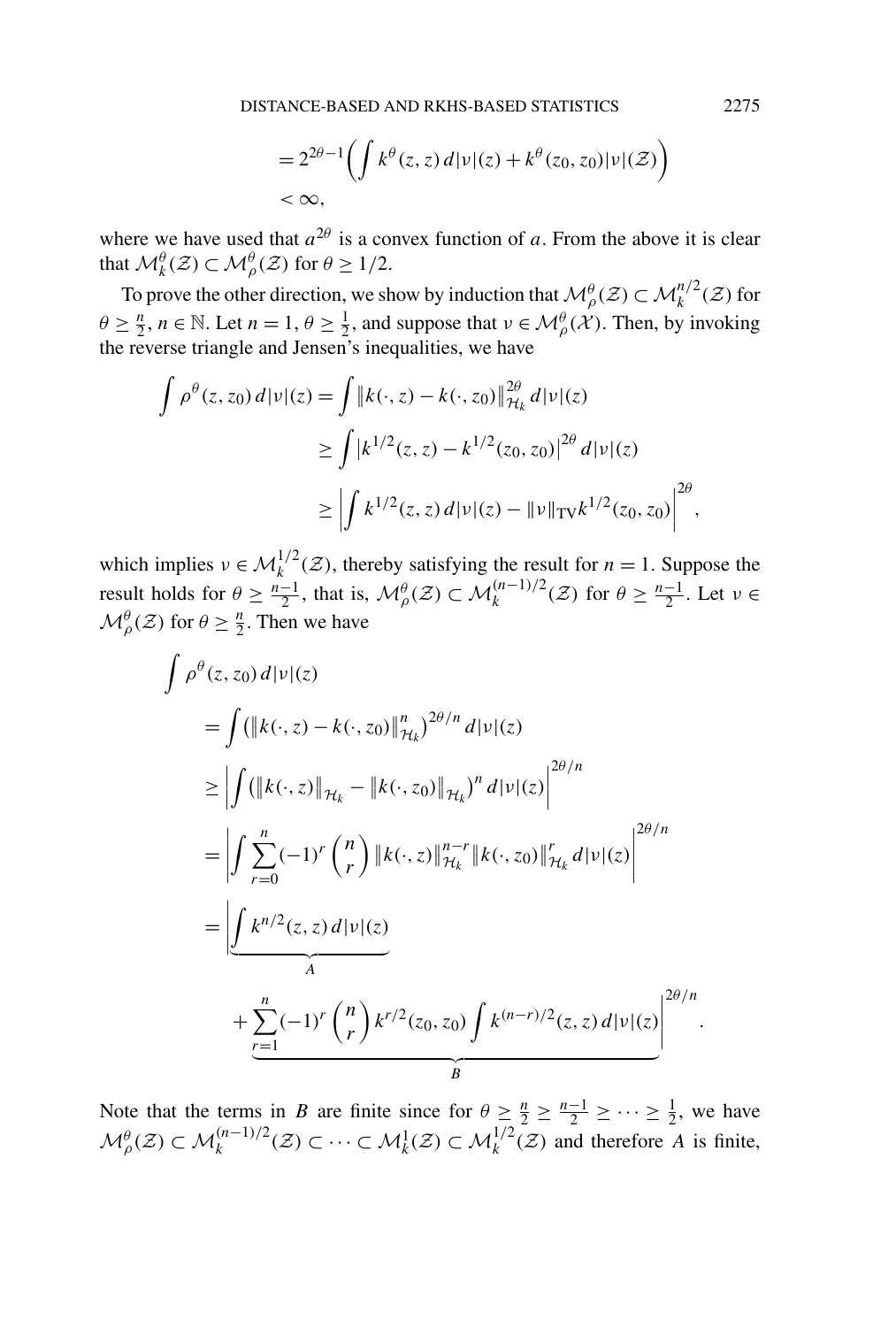<span id="page-13-0"></span>which means  $\nu \in M_k^{n/2}(\mathcal{Z})$ , that is,  $M_\rho^\theta(\mathcal{Z}) \subset M_k^{n/2}(\mathcal{Z})$  for  $\theta \geq \frac{n}{2}$ . The result shows that  $\mathcal{M}_{\rho}^{\theta}(\mathcal{Z}) = \mathcal{M}_{k}^{\theta}(\mathcal{Z})$  for all  $\theta \in \{\frac{n}{2} : n \in \mathbb{N}\}. \quad \Box$ 

REMARK 21. We are now able to show that  $P, Q \in M_{\rho}^{1}(\mathcal{Z})$  is sufficient for the existence of  $D_{E,\rho}(P,Q)$ , that is, to show validity of Definition [5](#page-4-0) for general semimetrics of negative type  $\rho$ . Namely, we let *k* be any kernel that generates  $\rho$ , whereby  $P, Q \in \mathcal{M}_k^1(\mathcal{Z})$ . Thus,

$$
\mathbb{E}_{ZW}\rho(Z,W)=\mathbb{E}_{Z}k(Z,Z)+\mathbb{E}_{W}k(W,W)-2\mathbb{E}_{ZW}k(Z,W)<\infty,
$$

where the first term is finite as  $P \in M_k^1(\mathcal{Z})$ , the second term is finite as  $Q \in$  $\mathcal{M}_k^1(\mathcal{Z})$ , and the third term is finite by noticing that  $|k(z,w)| \leq k^{1/2}(z,z) \times$  $k^{1/2}(w, w)$  and  $P, Q \in \mathcal{M}_k^1(\mathcal{Z}) \subset \mathcal{M}_k^{1/2}(\mathcal{Z})$ .

Proposition [20](#page-11-0) gives a natural interpretation of conditions on probability measures in terms of moments w.r.t.  $\rho$ . Namely, the kernel embedding  $\mu_k(P)$ , where kernel *k* generates the semimetric  $\rho$ , exists for every *P* with finite half-moment w.r.t.  $\rho$ , and thus the MMD,  $\gamma_k(P, Q)$  between *P* and *Q* is well defined whenever both *P* and *Q* have finite half-moments w.r.t. *ρ*. Furthermore, HSIC between random variables *X* and *Y* is well defined whenever their marginals  $P_X$  and  $P_Y$  have finite first moments w.r.t. semimetric  $\rho_X$  and  $\rho_Y$  generated by kernels  $k_X$  and  $k_Y$ on their respective domains  $X$  and  $Y$ .

**5. Main results.** In this section, we establish the equivalence between the distance-based approach and the RKHS-based approach to two-sample and independence testing from Sections [2](#page-2-0) and [3,](#page-6-0) respectively.

5.1. *Equivalence of MMD and energy distance*. We show that for every *ρ*, the energy distance  $D_{E,\rho}$  is related to the MMD associated to a kernel *k* that generates *ρ*.

THEOREM 22. Let  $(\mathcal{Z}, \rho)$  be a semimetric space of negative type and let k be *any kernel that generates ρ*. *Then*

$$
D_{E,\rho}(P,Q) = 2\gamma_k^2(P,Q) \qquad \forall P, Q \in \mathcal{M}_+^1(\mathcal{Z}) \cap \mathcal{M}_\rho^1(\mathcal{Z}).
$$

*In particular*, *equivalent kernels have the same maximum mean discrepancy*.

PROOF. Since *k* generates  $\rho$ , we can write  $\rho(z, w) = k(z, z) + k(w, w)$  –  $2k(z, w)$ . Denote  $v = P - Q$ . Then

$$
D_{E,\rho}(P,Q) = -\int \int \left[k(z,z) + k(w,w) - 2k(z,w)\right] d\nu(z) d\nu(w)
$$

$$
= 2 \int \int k(z,w) d\nu(z) d\nu(w)
$$

$$
= 2\gamma_k^2(P,Q),
$$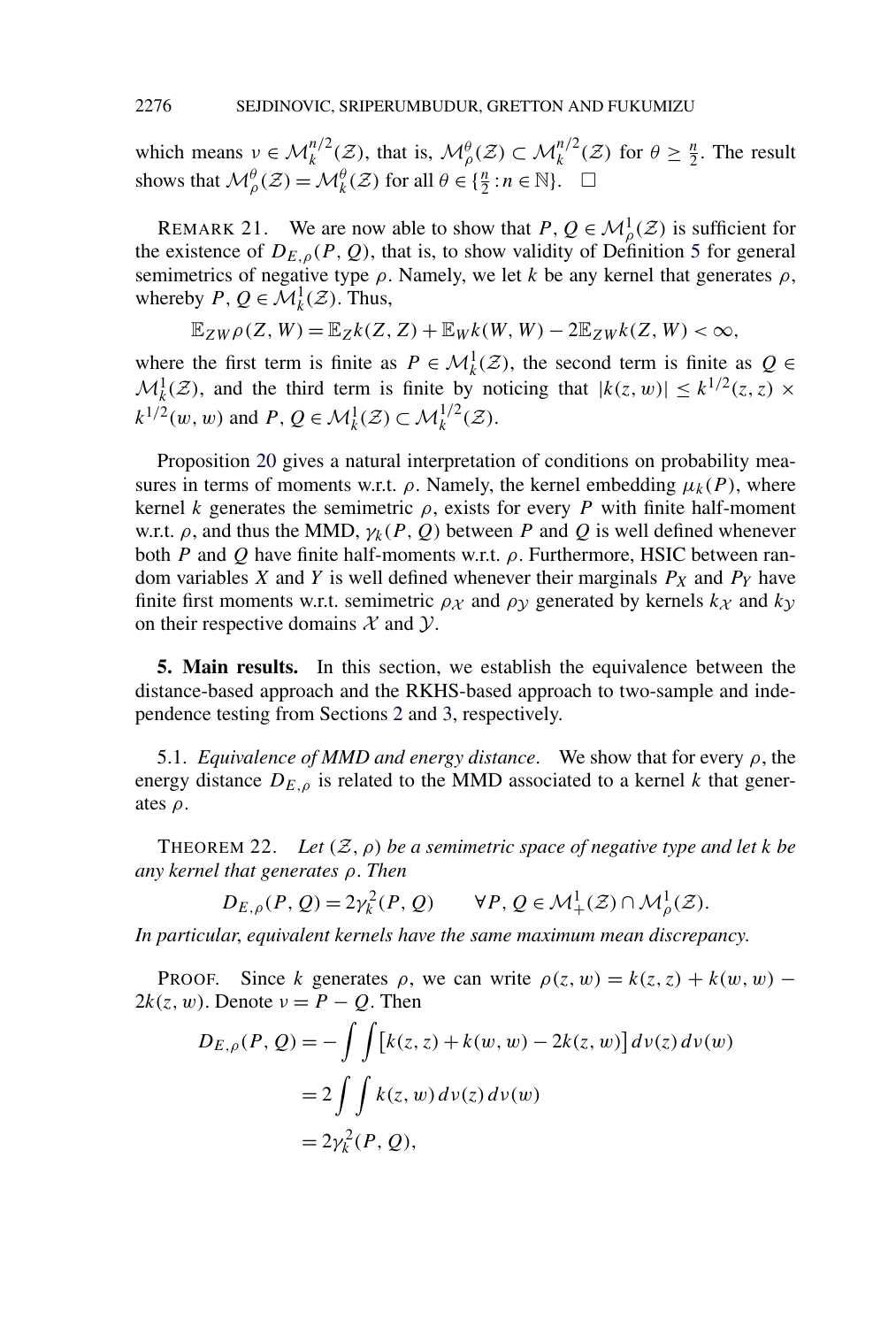

FIG. 2. *Isometries relating the semimetric ρ on* Z *with the RKHS corresponding to a kernel k that generates*  $\rho$ , *and with the set of probability measures on*  $\mathcal{Z}:$  (1)  $z \mapsto k(\cdot, z)$  *embeds*  $(\mathcal{Z}, \rho^{1/2})$  *into*  $\mathcal{H}_k$ , (2)  $z \mapsto \delta_z$  *embeds*  $(\mathcal{Z}, \rho^{1/2})$  *into*  $(\mathcal{M}_+^1(\mathcal{Z}), \gamma_k)$ *, and* (3)  $P \mapsto \mu_k(P)$  *embeds*  $(\mathcal{M}_+^1(\mathcal{Z}), \gamma_k)$ *into*  $\mathcal{H}_k$ .

where we used the fact that  $v(Z) = 0$ .  $\Box$ 

This result may be compared with that of [Lyons](#page-27-0) [[\(2013\)](#page-27-0), page 11, equation (3.9)] for embeddings into general Hilbert spaces, where we have provided the link to RKHS-based statistics (and MMD in particular). Theorem [22](#page-13-0) shows that all kernels that generate the same semimetric  $\rho$  on  $Z$  give rise to the same metric  $\gamma_k$  on (possibly a subset of)  $\mathcal{M}^1_+(\mathcal{Z})$ , whence  $\gamma_k$  is merely an extension of the metric induced by  $\rho^{1/2}$  on point masses, since

$$
\gamma_k(\delta_z,\delta_{z'})=\|k(\cdot,z)-k(\cdot,z')\|_{\mathcal{H}_k}=\rho^{1/2}(z,z').
$$

In other words, whenever kernel *k* generates  $\rho$ ,  $z \mapsto \delta_z$  is an isometry between  $(\mathcal{Z}, \rho^{1/2})$  and  $\{\delta_z : z \in \mathcal{Z}\} \subset \mathcal{M}_+^1(\mathcal{Z})$ , endowed with the MMD metric  $\gamma_k = \frac{1}{2} D_{E,\rho}^{1/2}$ ; and the Aronszajn map  $z \mapsto k(\cdot, z)$  is an isometric embedding of a metric space  $(\mathcal{Z}, \rho^{1/2})$  into  $\mathcal{H}_k$ . These isometries are depicted in Figure 2. For simplicity, we show the case of a bounded kernel, where kernel embeddings are well defined for all  $P \in M^1_+(\mathcal{Z})$ , in which case  $(M^1_+(\mathcal{Z}), \gamma_k)$  and  $\mu_k(\mathcal{M}_+^1(\mathcal{Z})) = {\mu_k(P) : P \in \mathcal{M}_+^1(\mathcal{Z})}$  endowed with the Hilbert-space metric inherited from  $H_k$  are also isometric (note that this implies that the subsets of RKHSs corresponding to equivalent kernels are also isometric).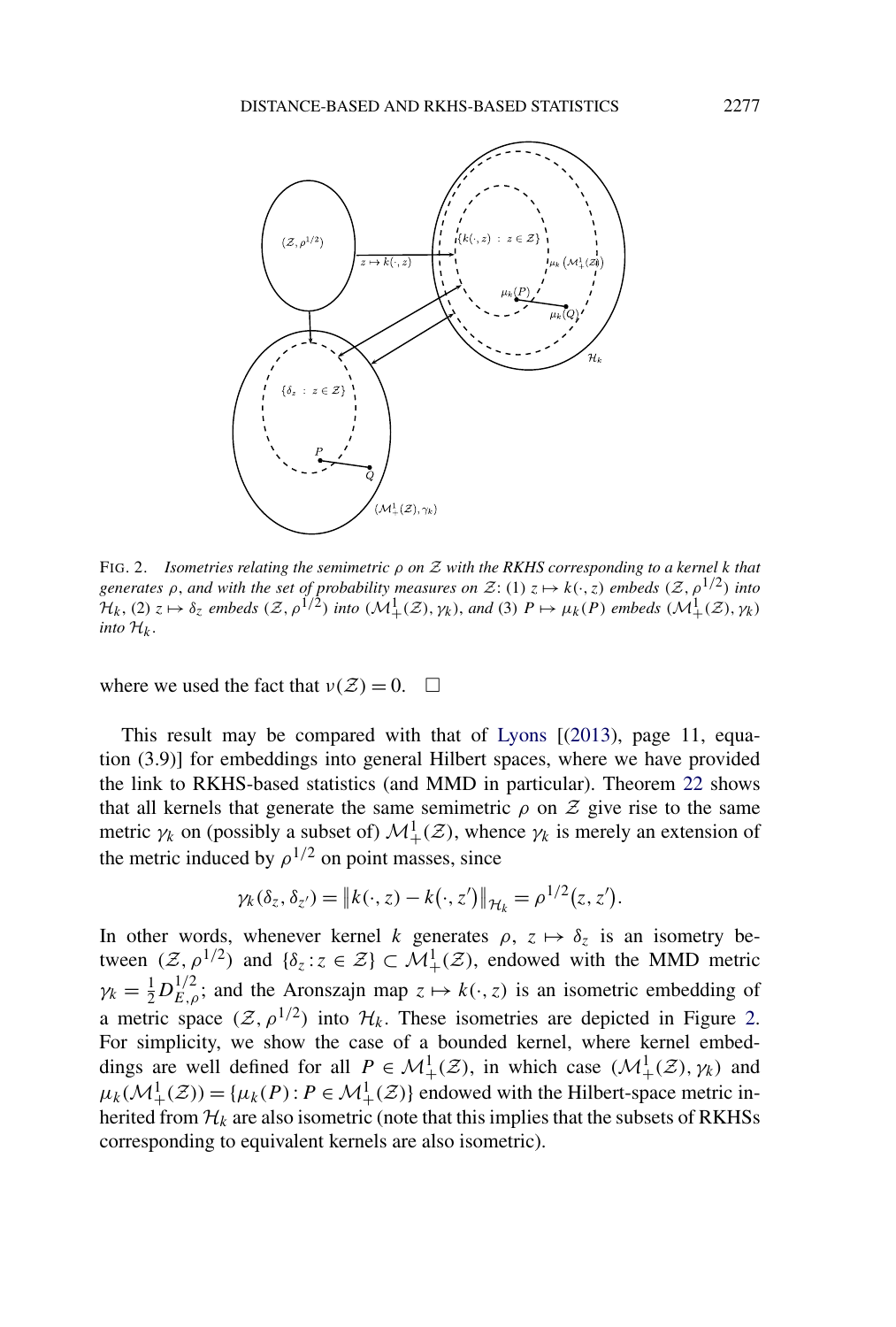<span id="page-15-0"></span>REMARK 23. Theorem [22](#page-13-0) requires that  $P, Q \in \mathcal{M}_{\rho}^1(\mathcal{Z})$ , that is, that *P* and *Q* have finite first moments w.r.t. *ρ*, as otherwise the energy distance between *P* and *Q* may be undefined; for example, each of the expectations  $\mathbb{E}_{ZZ}$ *<sub>* $\rho$ *</sub>*(*Z, Z'*),  $\mathbb{E}_{WW}(\rho(W, W'))$  and  $\mathbb{E}_{ZW}(\rho(Z, W))$  may be infinite. However, as long as a *weaker condition*  $P, Q \in \mathcal{M}_{\rho}^{1/2}(\mathcal{Z})$  is satisfied, that is, *P* and *Q* have finite *half*-moments w.r.t.  $\rho$ , the maximum mean discrepancy  $\gamma_k$  will be well defined. If, in addition,  $P, Q \in \mathcal{M}_\rho^1(\mathcal{Z})$ , then the energy distance between *P* and *Q* is also well defined, and must be equal to  $\gamma_k$ . We will later invoke the same condition  $P, Q \in \mathcal{M}_k^1(\mathcal{Z})$ when describing the asymptotic distribution of the empirical maximum mean discrepancy in Section [7.](#page-18-0)

5.2. *Equivalence between HSIC and distance covariance*. We now show that distance covariance is an instance of the Hilbert–Schmidt independence criterion.

THEOREM 24. *Let*  $(X, \rho_X)$  *and*  $(Y, \rho_Y)$  *be semimetric spaces of negative type*, *and* let  $X \sim P_X \in M_{\rho_X}^2(\mathcal{X})$  *and*  $Y \sim P_Y \in M_{\rho_Y}^2(\mathcal{Y})$ , *having joint distribu-*<br>*tion P*<sub>*n*</sub> *Lat b*<sub>*n*</sub> *and b*<sub>*h*</sub> *cm tug lemals gn X*<sub>*n*</sub> *gd l*) *that granate e g gnd tion*  $P_{XY}$ . Let  $k_X$  *and*  $k_Y$  *be any two kernels on*  $X$  *and*  $Y$  *that generate*  $\rho_X$  *and ρ*<sup>Y</sup> , *respectively*, *and denote*

(5.1)  $k((x, y), (x', y')) = k_{\mathcal{X}}(x, x')k_{\mathcal{Y}}(y, y').$ *Then*,  $V_{\rho_{X,\rho_{Y}}}^2(X, Y) = 4\gamma_k^2(P_{XY}, P_X P_Y).$ 

PROOF. Define 
$$
v = P_{XY} - P_X P_Y
$$
. Then  
\n
$$
V_{\rho_X, \rho_Y}^2(X, Y) = \int \int \rho_X(x, x') \rho_Y(y, y') d\nu(x, y) d\nu(x', y')
$$
\n
$$
= \int \int (k_X(x, x) + k_X(x', x') - 2k_X(x, x'))
$$
\n
$$
\times (k_Y(y, y) + k_Y(y', y') - 2k_Y(y, y')) d\nu(x, y) d\nu(x', y')
$$
\n
$$
= 4 \int \int k_X(x, x') k_Y(y, y') d\nu(x, y) d\nu(x', y')
$$
\n
$$
= 4 \gamma_k^2(P_{XY}, P_X P_Y),
$$

where we used that  $v(\mathcal{X} \times \mathcal{Y}) = 0$ , and that  $\int g(x, y, x', y') dv(x, y) dv(x', y') = 0$ when *g* does not depend on one or more of its arguments, since *ν* also has zero marginal measures. Convergence of integrals of the form  $\int k \chi(x, x) \times$  $k_y(y, y) d\upsilon(x, y)$  is ensured by the moment conditions on the marginals.  $\Box$ 

We remark that a similar result to Theorem 24 is given by [Lyons](#page-27-0) [[\(2013\)](#page-27-0), Proposition 3.16], but without making use of the link with kernel embeddings. Theorem 24 is a more general statement, in the sense that we allow  $\rho$  to be a semimetric of negative type, rather than metric. In addition, the kernel interpretation leads to a significantly simpler proof: the result is an immediate application of the HSIC expansion in [\(3.6\)](#page-8-0).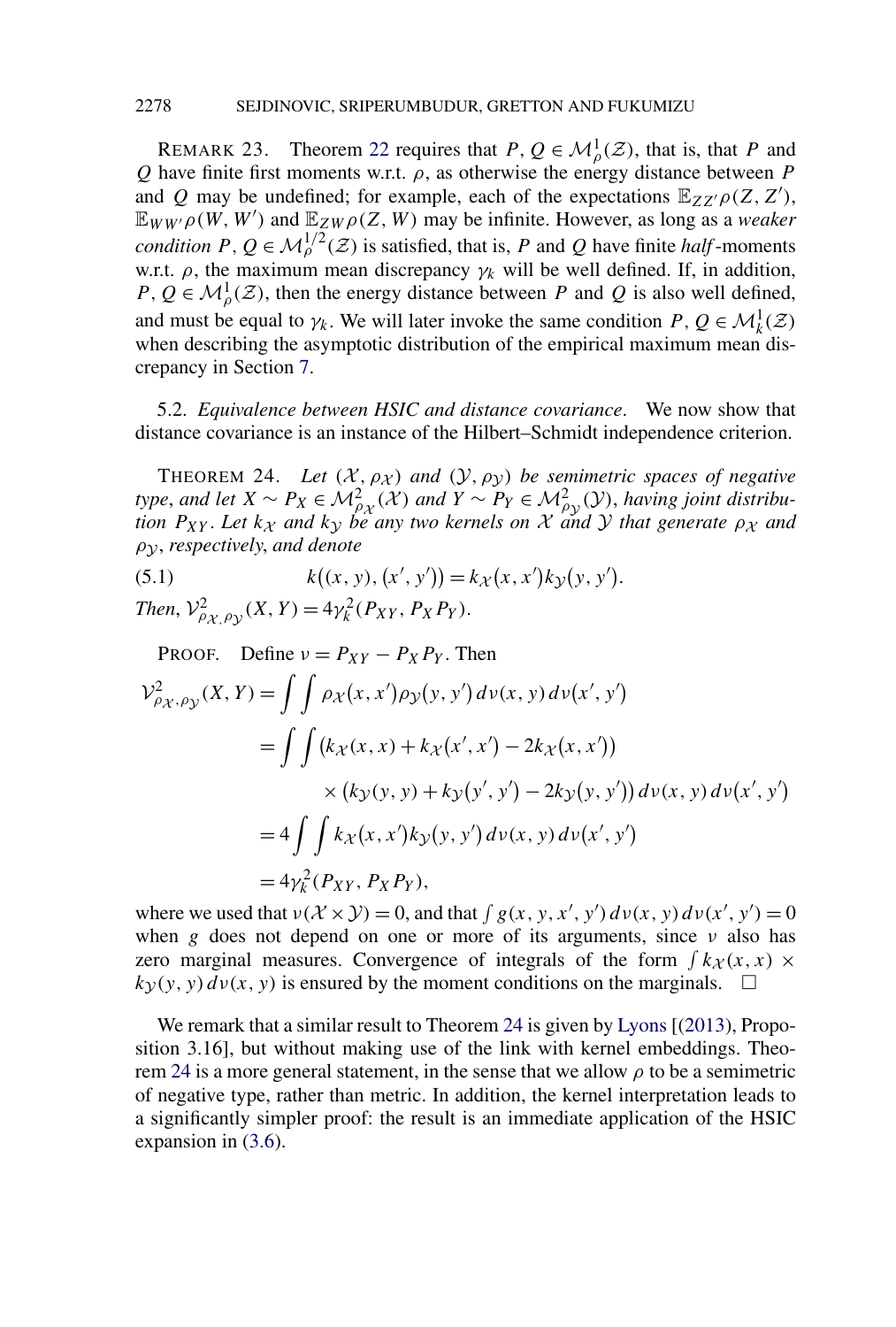<span id="page-16-0"></span>REMARK 25. As in Remark [23,](#page-15-0) to ensure the existence of the distance covariance, we impose a stronger condition on the marginals:  $P_X \in M_{k_X}^2(\mathcal{X})$  and  $P_Y \in M_{k_y}^2(\mathcal{Y})$ , while  $P_X \in M_{k_x}^1(\mathcal{X})$  and  $P_Y \in M_{k_y}^1(\mathcal{Y})$  are sufficient for the existence of the Hilbert–Schmidt independence criterion.

By combining the Theorems [22](#page-13-0) and [24,](#page-15-0) we can establish the direct relation between energy distance and distance covariance, as discussed in Remark [7.](#page-5-0)

COROLLARY 26. *Let*  $(X, \rho_X)$  *and*  $(Y, \rho_Y)$  *be semimetric spaces of negative type*, and let  $X \sim P_X \in M_{\rho_X}^2(\mathcal{X})$  and  $Y \sim P_Y \in M_{\rho_Y}^2(\mathcal{Y})$ , *having joint distribution*  $P_{XY}$ . *Then*  $V^2_{\rho_X, \rho_Y}(X, Y) = D_{E, \tilde{\rho}}(P_{XY}, P_X P_Y)$ , where  $\frac{1}{2}\tilde{\rho}$  *is generated by the product kernel in* [\(5.1\)](#page-15-0).

REMARK 27. As introduced by [Székely, Rizzo and Bakirov](#page-28-0) [\(2007\)](#page-28-0), the notion of distance covariance extends naturally to that of *distance variance*  $V^2(X)$  =  $V^2(X, X)$  and of *distance correlation* (by analogy with the Pearson productmoment correlation coefficient),

$$
\mathcal{R}^2(X,Y) = \begin{cases} \frac{\mathcal{V}^2(X,Y)}{\mathcal{V}(X)\mathcal{V}(Y)}, & \mathcal{V}(X)\mathcal{V}(Y) > 0, \\ 0, & \mathcal{V}(X)\mathcal{V}(Y) = 0. \end{cases}
$$

The distance correlation can also be expressed in terms of associated kernels—see Appendix [A](#page-24-0) for details.

5.3. *Characteristic function interpretation*. The distance covariance in [\(2.7\)](#page-5-0) was defined by [Székely, Rizzo and Bakirov](#page-28-0) [\(2007\)](#page-28-0) in terms of a weighted distance between characteristic functions. We briefly review this interpretation here, and show that this approach *cannot* be used to derive a kernel-based measure of dependence [this result was first obtained by [Gretton, Fukumizu and Sriperumbudur](#page-27-0) [\(2009\)](#page-27-0), and is included here in the interest of completeness]. Let *X* be a random vector on  $\mathcal{X} = \mathbb{R}^p$  and *Y* a random vector on  $\mathcal{Y} = \mathbb{R}^q$ . The characteristic functions of *X* and *Y*, respectively, will be denoted by  $f_X$  and  $f_Y$ , and their joint characteristic function by  $f_{XY}$ . The distance covariance  $V(X, Y)$  is defined via the norm of  $f_{XY} - f_X f_Y$  in a weighted  $L_2$  space on  $\mathbb{R}^{p+q}$ , that is,

(5.2) 
$$
\mathcal{V}^2(X,Y) = \int_{\mathbb{R}^{p+q}} |f_{X,Y}(t,s) - f_X(t) f_Y(s)|^2 w(t,s) dt ds
$$

for a particular choice of weight function given by

(5.3) 
$$
w(t,s) = \frac{1}{c_p c_q} \cdot \frac{1}{\|t\|^{1+p} \|s\|^{1+q}},
$$

where  $c_d = \pi^{(1+d)/2}/\Gamma((1+d)/2)$ ,  $d \ge 1$ . An important property of distance covariance is that  $V(X, Y) = 0$  if and only if X and Y are independent. We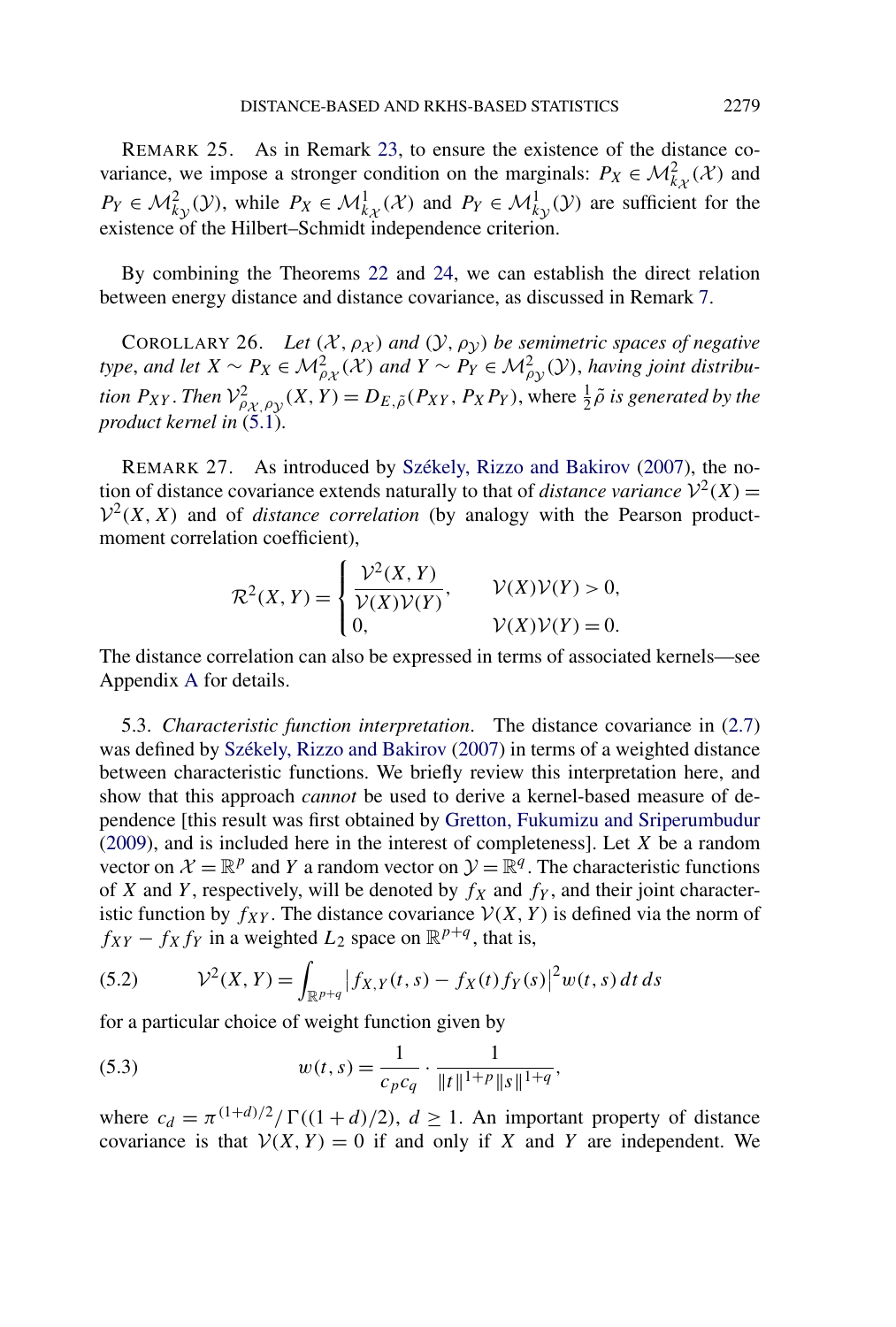<span id="page-17-0"></span>next obtain a similar statistic in the kernel setting. Write  $\mathcal{Z} = \mathcal{X} \times \mathcal{Y}$ , and let  $k(z, z') = \kappa(z - z')$  be a translation invariant RKHS kernel on Z, where  $\kappa : Z \to \mathbb{R}$ is a bounded continuous function. Using Bochner's theorem, *κ* can be written as

$$
\kappa(z) = \int e^{-z^{\top}u} d\Lambda(u)
$$

for a finite nonnegative Borel measure . It follows [\[Gretton, Fukumizu and Sripe](#page-27-0)[rumbudur](#page-27-0) [\(2009\)](#page-27-0)] that

$$
\gamma_k^2(P_{XY}, P_X P_Y) = \int_{\mathbb{R}^{p+q}} |f_{X,Y}(t,s) - f_X(t) f_Y(s)|^2 d\Lambda(t,s),
$$

which is in clear correspondence with  $(5.2)$ . The weight function in  $(5.3)$  is not integrable, however, so we cannot find a continuous translation invariant kernel for which  $\gamma_k$  coincides with the distance covariance. Indeed, the kernel in [\(5.1\)](#page-15-0) is *not* translation invariant.

A further related family of statistics for two-sample tests has been studied by [Alba Fernández, Jiménez Gamero and Muñoz García](#page-26-0) [\(2008\)](#page-26-0), and the majority of results therein can be directly obtained via Bochner's theorem from the corresponding results on kernel two-sample testing, in the case of translation-invariant kernels on  $\mathbb{R}^d$ . That being said, we emphasise that the RKHS-based approach extends to general topological spaces and positive definite functions, and it is unclear whether every kernel two-sample/independence test has an interpretation in terms of characteristic functions.

**6. Distinguishing probability distributions.** Theorem 3.20 of [Lyons](#page-27-0) [\(2013\)](#page-27-0) shows that distance covariance in a metric space characterizes independence if the metrics satisfy an additional property, termed *strong negative type*. We review this notion and establish the interpretation of strong negative type in terms of RKHS kernel properties.

DEFINITION 28. The semimetric space  $(\mathcal{Z}, \rho)$ , where  $\rho$  is generated by kernel *k*, is said to have *a strong negative type* if ∀*P*,  $Q \in \mathcal{M}_+^1(\mathcal{Z}) \cap \mathcal{M}_k^1(\mathcal{Z})$ ,

(6.1) 
$$
P \neq Q \Rightarrow \int \rho d([P - Q] \times [P - Q]) < 0.
$$

Since the quantity in (6.1) is, by equation [\(2.6\)](#page-4-0), exactly  $-D_{E,\rho}(P,Q)$  =  $-2\gamma_k^2(P, Q)$ ,  $\forall P, Q \in \mathcal{M}_+^1(\mathcal{Z}) \cap \mathcal{M}_k^1(\mathcal{Z})$ , the following is immediate:

PROPOSITION 29. *Let kernel k generate ρ*. *Then (*Z*,ρ) has a strong negative type if and only if k is characteristic to*  $\mathcal{M}^1_+(\mathcal{Z}) \cap \mathcal{M}^1_k(\mathcal{Z})$ .

Thus, the problem of checking whether a semimetric is of strong negative type is equivalent to checking whether its associated kernel is characteristic to an appropriate space of Borel probability measures. This conclusion has some overlap with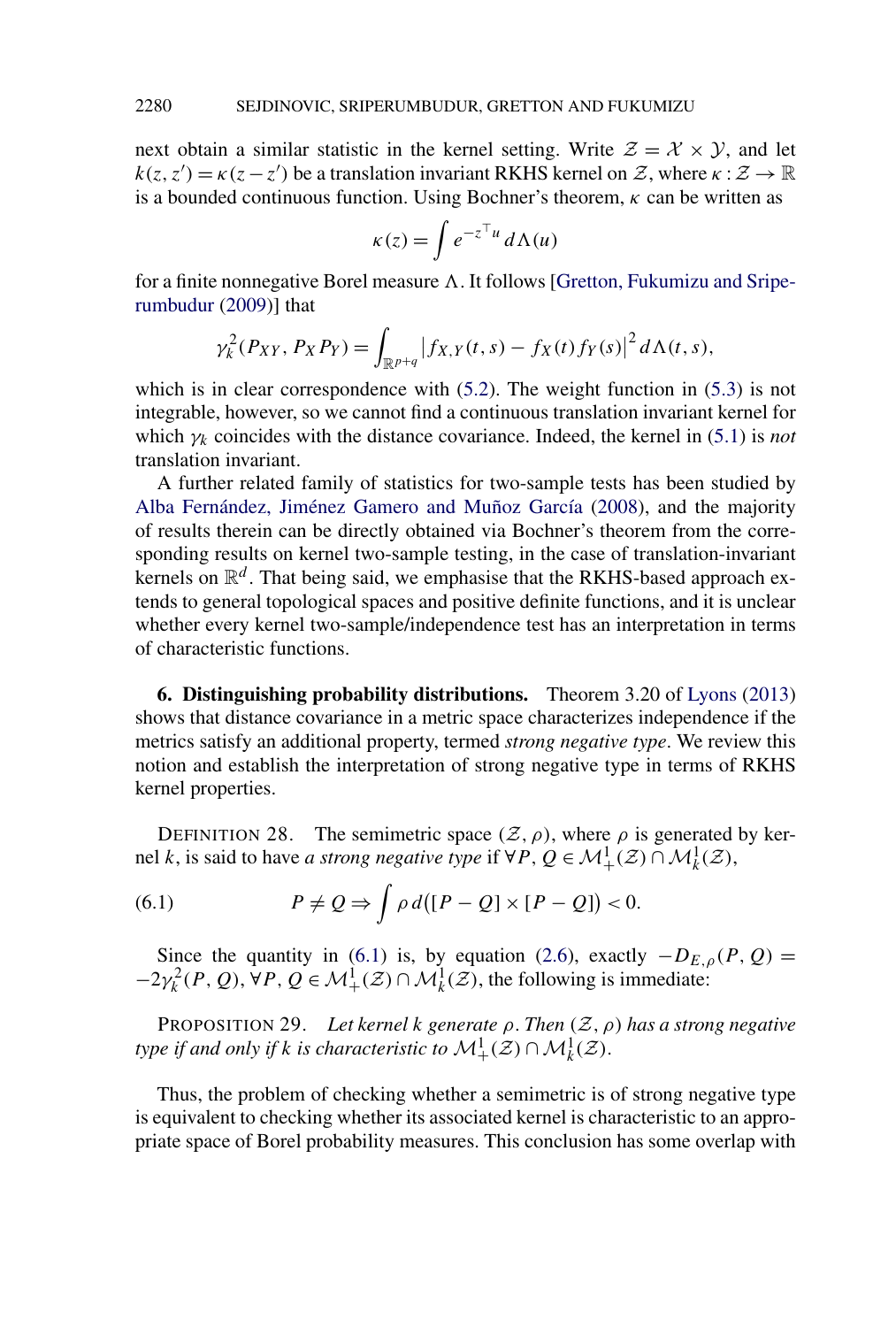<span id="page-18-0"></span>[\[Lyons](#page-27-0) [\(2013\)](#page-27-0)]: in particular, Proposition [29](#page-17-0) is stated in [\[Lyons](#page-27-0) [\(2013\)](#page-27-0), Proposition 3.10], where the barycenter map  $\beta$  is a kernel embedding in our terminology, although Lyons does not consider distribution embeddings in an RKHS.

REMARK 30. From [Lyons](#page-27-0) [\(2013\)](#page-27-0), Theorem 3.25, every separable Hilbert space  $\mathcal Z$  is of strong negative type, so a distance kernel  $k$  induced by the (inner product) metric on  $\mathcal Z$  is characteristic to the appropriate space of probability measures.

REMARK 31. Consider the kernel in [\(5.1\)](#page-15-0), and assume for simplicity that  $k_X$ and  $k<sub>V</sub>$  are bounded, so that we can consider embeddings of all probability measures. It turns out that *k* need not be characteristic—that is, it may not be able to distinguish between any two distributions on  $\mathcal{X} \times \mathcal{Y}$ , even if  $k_{\mathcal{X}}$  and  $k_{\mathcal{Y}}$  are characteristic. Namely, if  $k_{\chi}$  is the distance kernel induced by  $\rho_{\chi}$  and centred at  $x_0$ , then  $k((x_0, y), (x_0, y')) = 0$  for all  $y, y' \in Y$ . That means that for every two distinct  $P_Y$ ,  $Q_Y \in M^1_+(\mathcal{Y})$ , we have  $\gamma_k^2(\delta_{x_0}P_Y, \delta_{x_0}Q_Y) = 0$ . Thus, given that  $\rho_X$  and  $\rho$ <sub>Y</sub> have strong negative type, the kernel in [\(5.1\)](#page-15-0) characterizes independence, but not equality of probability measures on the product space. Informally speaking, distinguishing  $P_{XY}$  from  $P_XP_Y$  is an easier problem than two-sample testing on the product space.

**7. Empirical estimates and hypothesis tests.** In this section, we outline the construction of tests based on the empirical counterparts of MMD/energy distance and HSIC/distance covariance.

7.1. *Two-sample testing*. So far, we have seen that the population expression of the MMD between *P* and *Q* is well defined as long as *P* and *Q* lie in the space  $M_k^{1/2}(\mathcal{Z})$ , or, equivalently, have a finite half-moment w.r.t. semimetric  $\rho$  generated by  $\hat{k}$ . However, this assumption will not suffice to establish a meaningful hypothesis test using empirical estimates of the MMD. We will require a stronger condition, that  $P, Q \in \mathcal{M}_+^1(\mathcal{Z}) \cap \mathcal{M}_k^1(\mathcal{Z})$  (which is the same condition under which the energy distance is well defined). Note that, under this condition we also have  $k \in L^2_{P \times P}(\mathcal{Z} \times \mathcal{Z})$ , as  $\int \int k^2(z, z') dP(z) dP(z') \leq (\int k(z, z) dP(z))^2$ .

Given i.i.d. samples  $\mathbf{z} = \{z_i\}_{i=1}^m \sim P$  and  $\mathbf{w} = \{w_i\}_{i=1}^n \sim Q$ , the empirical (biased) *V* -statistic estimate of [\(3.3\)](#page-7-0) is given by

(7.1)  

$$
\hat{\gamma}_{k,V}^2(\mathbf{z}, \mathbf{w}) = \gamma_k^2 \left( \frac{1}{m} \sum_{i=1}^m \delta_{z_i}, \frac{1}{n} \sum_{j=1}^n \delta_{w_j} \right)
$$

$$
= \frac{1}{m^2} \sum_{i=1}^m \sum_{j=1}^m k(z_i, z_j) + \frac{1}{n^2} \sum_{i=1}^n \sum_{j=1}^n k(w_i, w_j)
$$

$$
- \frac{2}{mn} \sum_{i=1}^m \sum_{j=1}^n k(z_i, w_j).
$$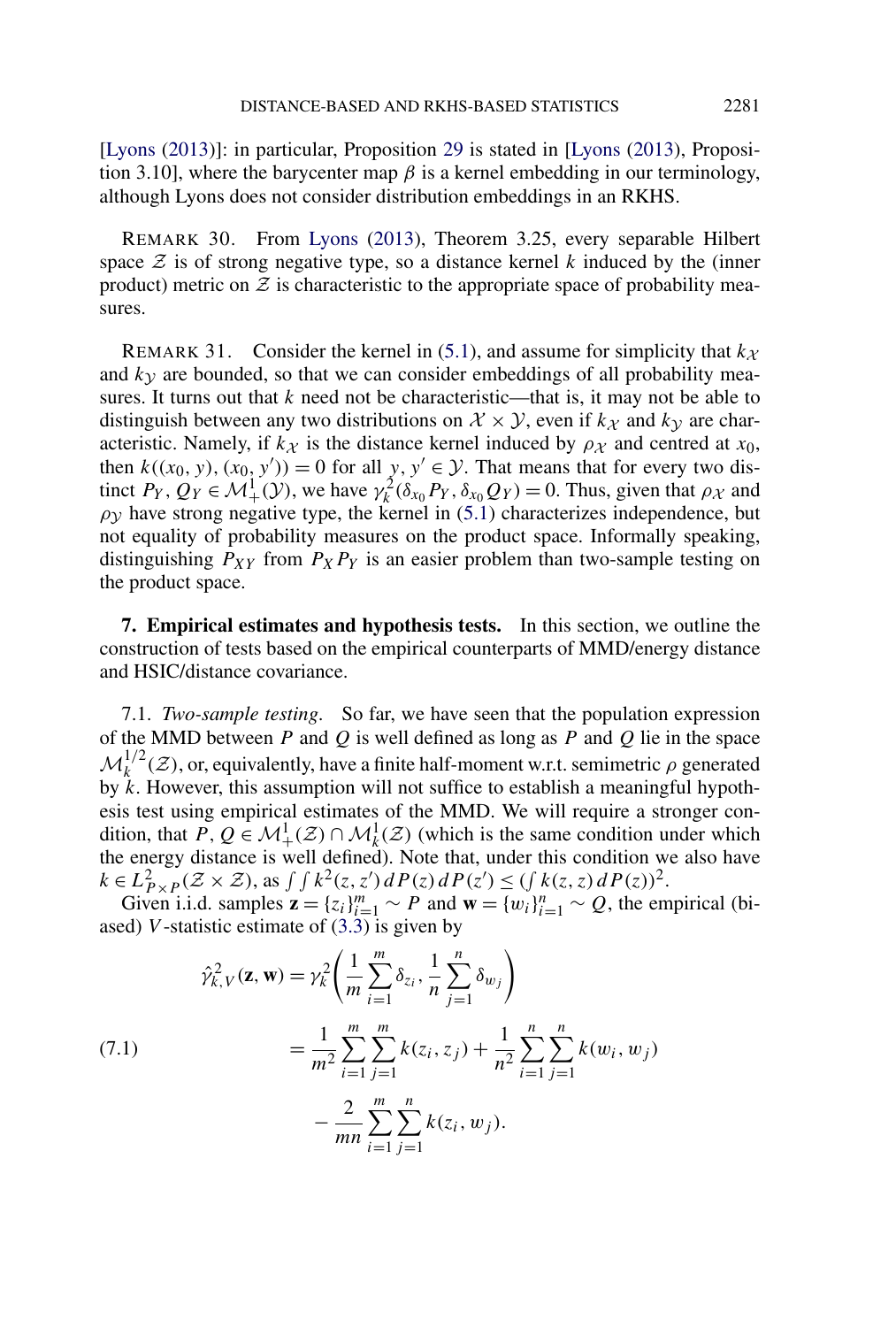<span id="page-19-0"></span>Recall that if *k* generates  $\rho$ , this estimate involves only the pairwise  $\rho$ -distances between the sample points.

We now describe a two-sample test using this statistic. The kernel  $\tilde{k}_P$  centred at *P* in [\(4.4\)](#page-10-0) plays a key role in characterizing the null distribution of degenerate *V* statistic. To  $\tilde{k}_P$ , we associate the *integral kernel operator*  $S_{\tilde{k}_P} : L_P^2(\mathcal{Z}) \to L_P^2(\mathcal{Z})$ [cf., e.g., [Steinwart and Christmann](#page-28-0) [\(2008\)](#page-28-0), page 126–127], given by

(7.2) 
$$
S_{\tilde{k}_P}g(z) = \int_{\mathcal{Z}} \tilde{k}_P(z,w)g(w) dP(w).
$$

The condition that  $P \in M_k^1(\mathcal{Z})$ , and, as a consequence, that  $\tilde{k}_P \in L_{P \times P}^2(\mathcal{Z} \times \mathcal{Z})$ , is closely related to the desired properties of the integral operator. Namely, this implies that  $S_{\vec{k}_P}$  is a trace class operator, and, thus, a Hilbert–Schmidt operator [\[Reed](#page-27-0) [and Simon](#page-27-0) [\(1980\)](#page-27-0), Proposition VI.23]. The following theorem is a special case of [Gretton et al.](#page-27-0) [\(2012a\)](#page-27-0), Theorem 12, which extends [Anderson, Hall and Tittering](#page-26-0)[ton](#page-26-0) [\(1994\)](#page-26-0), Section 2.3, to general RKHS kernels (as noted by Anderson et al., the form of the asymptotic distribution of the *V*-statistic requires  $S_{\tilde{k}_P}$  to be trace-class, whereas the *U*-statistic has the weaker requirement that  $S_{\vec{k}_P}$  be Hilbert–Schmidt). For simplicity, we focus on the case where  $m = n$ .

THEOREM 32. Let *k* be a kernel on Z, and  $\mathbf{Z} = \{Z_i\}_{i=1}^m$  and  $\mathbf{W} = \{W_i\}_{i=1}^m$  be *two i.i.d. samples from*  $P \in M^1_+(\mathcal{Z}) \cap M^1_k(\mathcal{Z})$ . Assume  $S_{\tilde{k}_P}$  is trace class. Then

(7.3) 
$$
\frac{m}{2} \hat{\gamma}_{k,V}^2(\mathbf{Z}, \mathbf{W}) \rightsquigarrow \sum_{i=1}^{\infty} \lambda_i N_i^2,
$$

 $\mathcal{S}_{\tilde{k}_P}$   $\mathcal{S}_{\tilde{k}_P}$   $\mathcal{S}_{\tilde{k}_P}$   $\mathcal{S}_{\tilde{k}_P}$   $\mathcal{S}_{\tilde{k}_P}$   $\mathcal{S}_{\tilde{k}_P}$   $\mathcal{S}_{\tilde{k}_P}$  .

Note that the limiting expression in (7.3) is a valid random variable precisely since  $S_{\tilde{k}_P}$  is Hilbert–Schmidt, that is, since  $\sum_{i=1}^{\infty} \lambda_i^2 < \infty$ .

7.2. *Independence testing*. In the case of independence testing, we are given i.i.d. samples  $\mathbf{z} = \{(x_i, y_i)\}_{i=1}^m \sim P_{XY}$ , and the resulting *V*-statistic estimate (HSIC) is [\[Gretton et al.](#page-27-0) [\(2005, 2008\)](#page-27-0)]

(7.4) 
$$
\text{HSIC}(\mathbf{z}; k_{\mathcal{X}}, k_{\mathcal{Y}}) = \frac{1}{m^2} \text{Tr}(K_{\mathcal{X}} H K_{\mathcal{Y}} H),
$$

where  $K_{\mathcal{X}}$ ,  $K_{\mathcal{Y}}$  and  $H$  are  $m \times m$  matrices given by  $(K_{\mathcal{X}})_{ij} := k_{\mathcal{X}}(x_i, x_j)$ ,  $(K_y)_{ij} := k_y(y_i, y_j)$  and  $H_{ij} = \delta_{ij} - \frac{1}{m}$  (centering matrix). The null distribution of HSIC takes an analogous form to (7.3) of a weighted sum of chi-squares, but with coefficients corresponding to the products of the eigenvalues of integral operators  $S_{\tilde{k}_{P_X}}: L^2_{P_X}(\mathcal{X}) \to L^2_{P_X}(\mathcal{X})$  and  $S_{\tilde{k}_{P_Y}}: L^2_{P_Y}(\mathcal{Y}) \to L^2_{P_Y}(\mathcal{Y})$ . Similarly to the case of two-sample testing, we will require that  $P_X \in \mathcal{M}_{k_X}^1(\mathcal{X})$  and  $P_Y \in \mathcal{M}_{k_Y}^1(\mathcal{Y})$ ,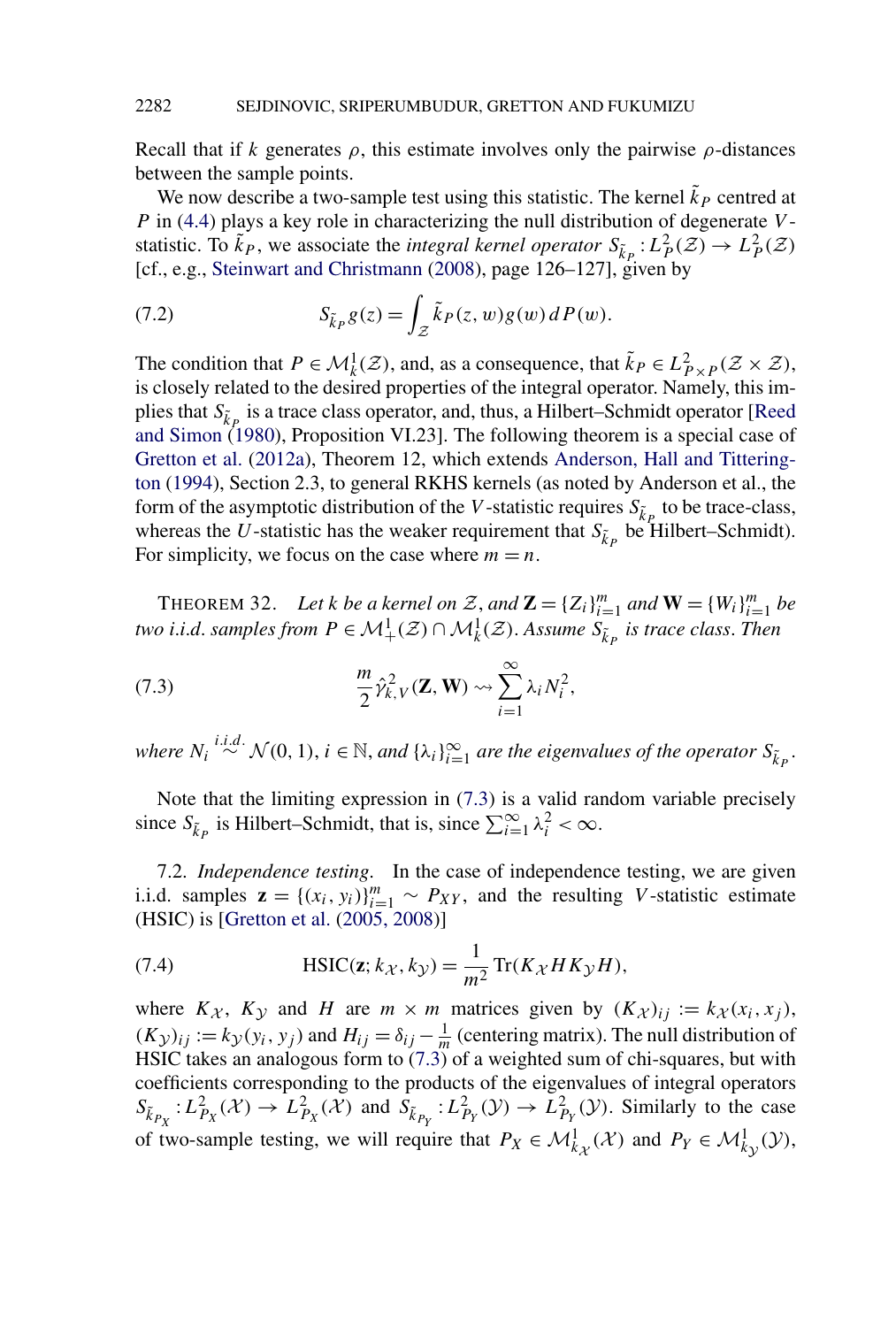implying that integral operators  $S_{\tilde{k}_{P_X}}$  and  $S_{\tilde{k}_{P_Y}}$  are trace class operators. The following theorem is from [Zhang et al.](#page-28-0) [\(2011\)](#page-28-0), Theorem 4. See also [Lyons](#page-27-0) [\(2013\)](#page-27-0), Remark 2.9.

THEOREM 33. Let  $\mathbf{Z} = \{(X_i, Y_i)\}_{i=1}^m$  be an i.i.d. sample from  $P_{XY} = P_X P_Y$ , *with values in*  $X \times Y$ *, s.t.*  $P_X \in \mathcal{M}_{k_X}^1(\mathcal{X})$  and  $P_Y \in \mathcal{M}_{k_Y}^1(\mathcal{Y})$ *. Then* 

(7.5) 
$$
m \,\text{HSIC}(\mathbf{Z}; k_{\mathcal{X}}, k_{\mathcal{Y}}) \rightsquigarrow \sum_{i=1}^{\infty} \sum_{j=1}^{\infty} \lambda_i \eta_j N_{i,j}^2,
$$

*where*  $N_{i,j} \sim \mathcal{N}(0, 1)$ ,  $i, j \in \mathbb{N}$ , *are independent and*  $\{\lambda_i\}_{i=1}^{\infty}$  *and*  $\{\eta_j\}_{j=1}^{\infty}$  *are the eigenvalues of the operators*  $S_{\tilde{k}_{P_X}}$  *and*  $S_{\tilde{k}_{P_Y}}$ *, respectively.* 

7.3. *Test designs*. We would like to design distance-based tests with an asymptotic Type I error of  $\alpha$ , and thus we require an estimate of the  $(1 - \alpha)$ quantile of the null distribution. We investigate two approaches, both of which yield consistent tests: a bootstrap approach [\[Arcones and Giné](#page-27-0) [\(1992\)](#page-27-0)] and a spectral approach [\[Gretton et al.](#page-27-0) [\(2009\)](#page-27-0), [Zhang et al.](#page-28-0) [\(2011\)](#page-28-0)]. The latter requires empirical computation of eigenvalues of the integral kernel operators, a problem studied extensively in the context of kernel PCA [\[Schölkopf, Smola and Müller](#page-27-0) [\(1997\)](#page-27-0)]. To estimate limiting distribution in [\(7.3\)](#page-19-0), we compute the spectrum of the centred Gram matrix  $\tilde{K} = HKH$  on the aggregated samples. Here, K is a  $2m \times 2m$  matrix, with entries  $K_{ij} = k(u_i, u_j)$ ,  $\mathbf{u} = [\mathbf{z} \mathbf{w}]$  is the concatenation of the two samples and  $H$  is the centering matrix. [Gretton et al.](#page-27-0) [\(2009\)](#page-27-0) show that the null distribution defined using the finite sample estimates of these eigenvalues converges to the population distribution, provided that the spectrum is square-root summable. As demonstrated empirically by [Gretton et al.](#page-27-0) [\(2009\)](#page-27-0), spectral estimation of the test threshold has a smaller computational cost than that of the bootstrap-based approach, while providing an indistinguishable performance. The same approach can be used in obtaining a consistent finite sample null distribution for HSIC, via computation of the empirical eigenvalues of  $\tilde{K}_{\mathcal{X}} = H K_{\mathcal{X}} H$  and  $\tilde{K}_{\mathcal{Y}} = H K_{\mathcal{Y}} H$ ; see [Zhang et al.](#page-28-0) [\(2011\)](#page-28-0).

Both [Székely and Rizzo](#page-28-0) [[\(2004\)](#page-28-0), page 14] and [Székely, Rizzo and Bakirov](#page-28-0) [[\(2007\)](#page-28-0), pages 2782–2783] establish that the energy distance and distance covariance statistics, respectively, converge to the weighted sums of chi-squares of forms similar to [\(7.3\)](#page-19-0). Analogous results for the generalized distance covariance are presented in [Lyons](#page-27-0) [\(2013\)](#page-27-0), pages 7–8. These works do not propose test designs that attempt to estimate the coefficients  $\lambda_i$ ,  $i \in \mathbb{N}$ , however. Besides the bootstrap, [Székely, Rizzo and Bakirov](#page-28-0) [[\(2007\)](#page-28-0), Theorem 6] also propose an independence test using a bound applicable to a general quadratic form *Q* of centered Gaussian random variables with  $\mathbb{E}[Q] = 1 : \mathbb{P}{Q \ge (\Phi^{-1}(1 - \alpha/2)^2)} \le \alpha$ , valid for  $0 < \alpha \leq 0.215$ . When applied to the distance covariance statistic, the upper bound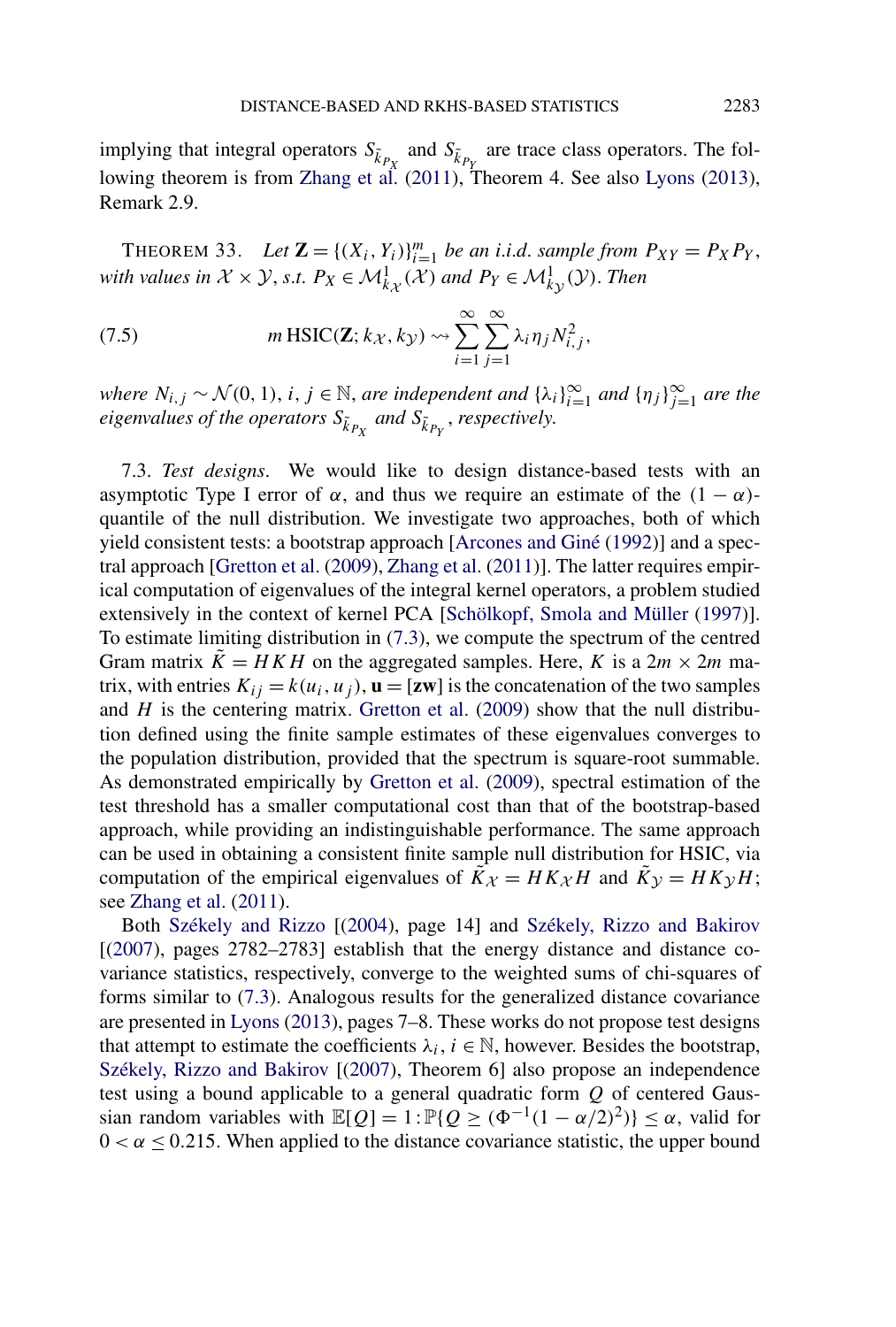## <span id="page-21-0"></span>2284 SEJDINOVIC, SRIPERUMBUDUR, GRETTON AND FUKUMIZU

of *α* is achieved if *X* and *Y* are independent Bernoulli variables. The authors remark that the resulting criterion might be over-conservative. Thus, more sensitive distance covariance tests are possible by computing the spectrum of the centred Gram matrices associated to distance kernels, which is the approach we apply in the next section.

**8. Experiments.** In this section, we assess the numerical performance of the distance-based and RKHS-based test statistics with some standard distance/kernel choices on a series of synthetic data examples.

8.1. *Two-sample experiments*. In the two-sample experiments, we investigate three different kinds of synthetic data. In the first, we compare two multivariate Gaussians, where the means differ in one dimension only, and all variances are equal. In the second, we again compare two multivariate Gaussians, but this time with identical means in all dimensions, and variance that differs in a single dimension. In our third experiment, we use the benchmark data of [Sriperumbudur](#page-28-0) [et al.](#page-28-0) [\(2009\)](#page-28-0): one distribution is a univariate Gaussian, and the second is a univariate Gaussian with a sinusoidal perturbation of increasing frequency (where higher frequencies correspond to harder problems). All tests use a distance kernel induced by the Euclidean distance. As shown on the left-hand plots in Figure [3,](#page-22-0) the spectral and bootstrap test designs appear indistinguishable, and significantly outperform the test designed using the quadratic form bound, which appears to be far too conservative for the data sets considered. The average Type I errors are listed in Table [1,](#page-23-0) and are close to the desired test size of  $\alpha = 0.05$  for the spectral and bootstrap tests.

We also compare the performance to that of the Gaussian kernel, commonly used in machine learning, with the bandwidth set to the median distance between points in the aggregation of samples. We see that when the means differ, both tests perform similarly. When the variances differ, it is clear that the Gaussian kernel has a major advantage over the distance-induced kernel, although this advantage decreases with increasing dimension (where both perform poorly). In the case of a sinusoidal perturbation, the performance is again very similar.

In addition, following Example [15,](#page-9-0) we investigate performance of kernels obtained using the semimetric  $\rho(z, z') = ||z - z'||^q$  for  $0 < q \le 2$ . Results are presented in the right-hand plots of Figure [3.](#page-22-0) In the case of sinusoidal perturbation, we observe a dramatic improvement compared with the  $q = 1$  case and the Gaussian kernel: values  $q = 1/3$  (and smaller) offer virtually error-free performance even at high frequencies [note that  $q = 1$  yields the energy distance described in [Székely and Rizzo](#page-28-0) [\(2004, 2005\)](#page-28-0)]. Small improvements over a wider *q* range are also observed in the cases of differing mean and variance.

We observe from the simulation results that distance-induced kernels with higher exponents are advantageous in cases where distributions differ in mean value along a single dimension (with noise in the remainder), whereas distance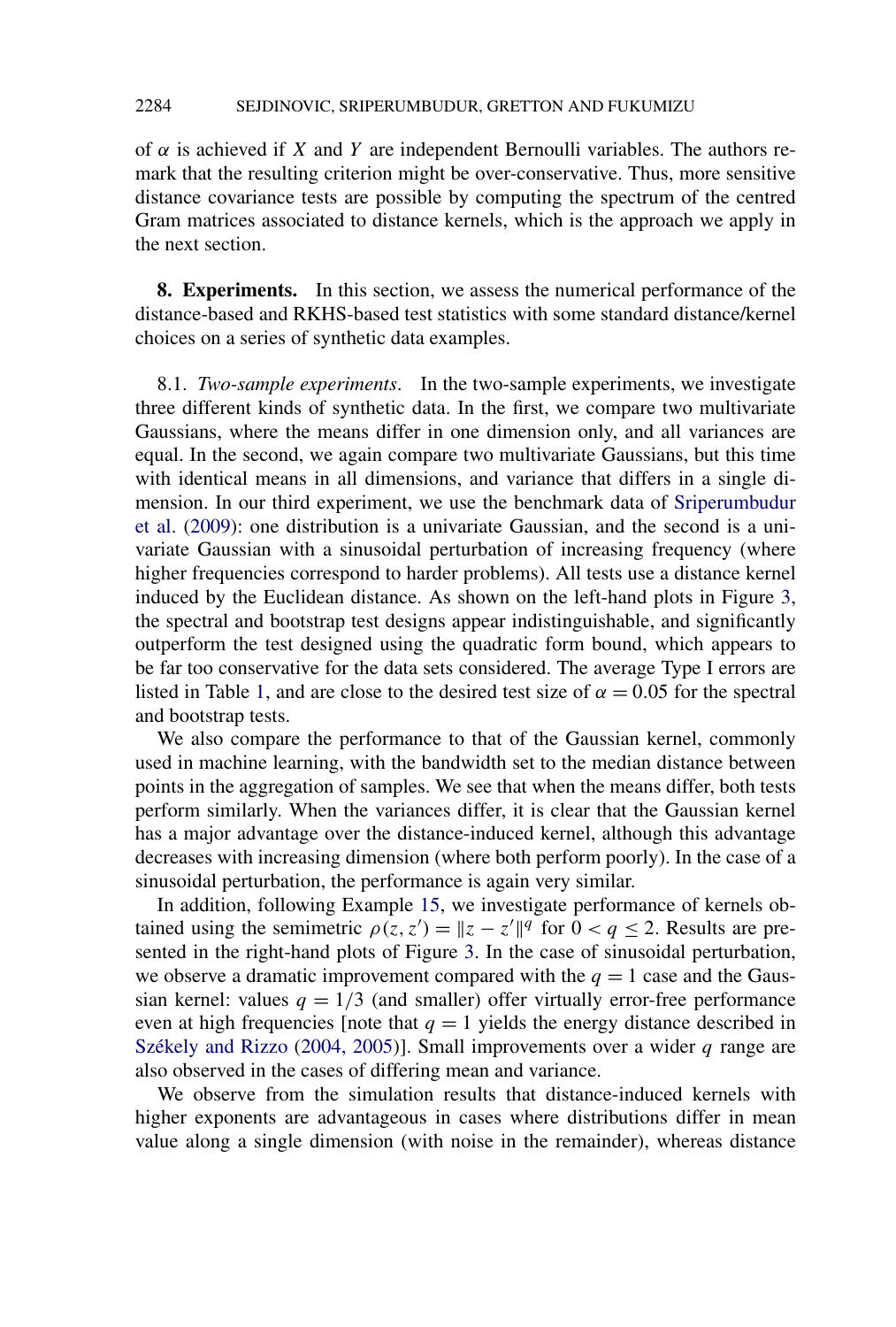<span id="page-22-0"></span>

FIG. 3. (*Left*) *MMD using Gaussian and distance kernels for various tests*; (*right*) *Spectral MMD using distance kernels with various exponents*.

kernels with smaller exponents are more sensitive to differences in distributions at finer lengthscales (i.e., where the characteristic functions of the distributions differ at higher frequencies).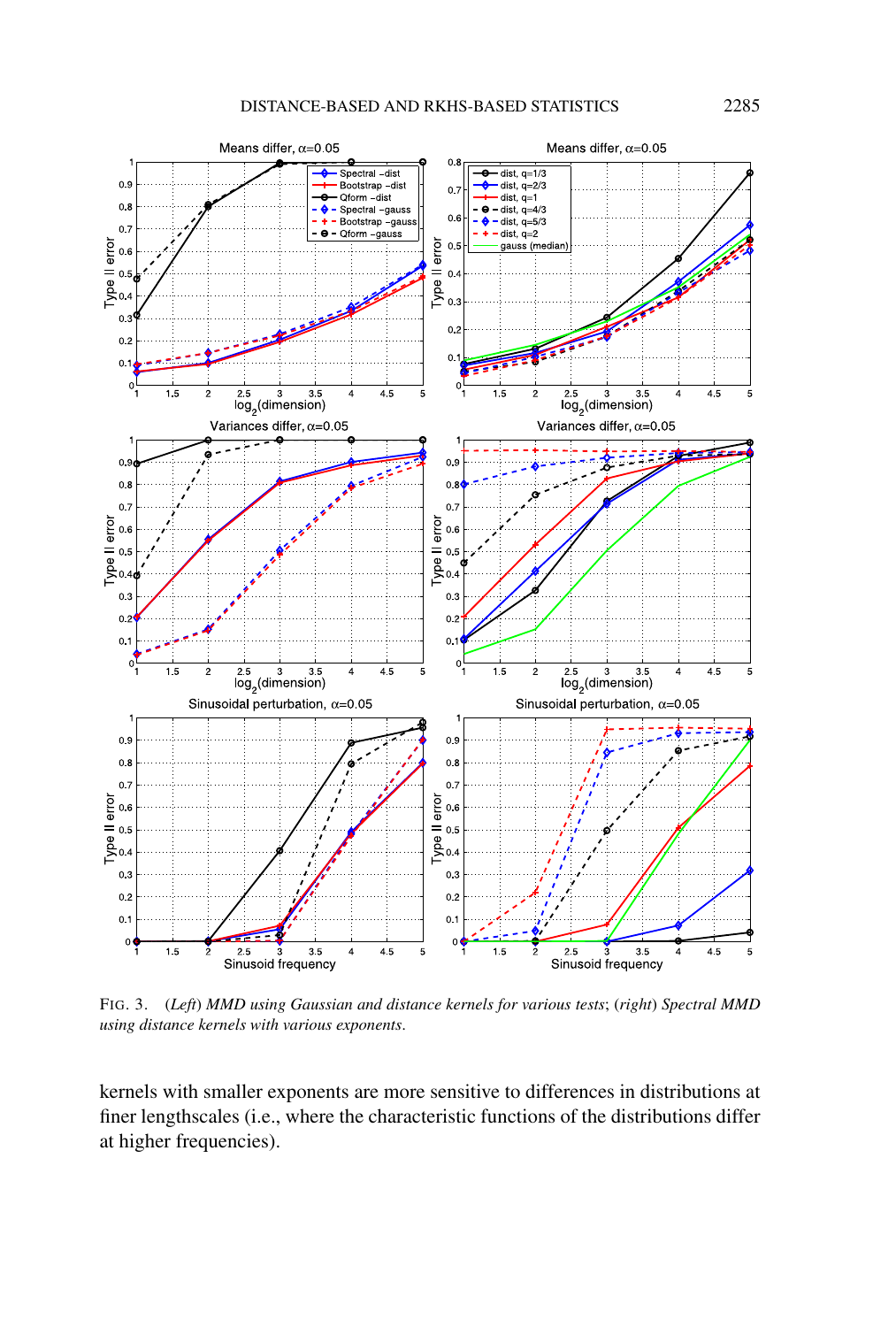<span id="page-23-0"></span>

|       | mean | var  | sine |
|-------|------|------|------|
| Spec  | 4.66 | 4.72 | 5.10 |
| Boot  | 5.02 | 5.16 | 5.20 |
| Oform | 0.02 | 0.05 | 0.98 |

TABLE 1 *Type I error* (*in %*) *for two-sample tests with distance-induced kernels*

8.2. *Independence experiments*. To assess independence tests, we used an artificial benchmark proposed by [Gretton et al.](#page-27-0) [\(2008\)](#page-27-0): we generated univariate random variables from the Independent Component Analysis (ICA) benchmark densities of [Bach and Jordan](#page-27-0) [\(2002\)](#page-27-0); rotated them in the product space by an angle between 0 and  $\pi/4$  to introduce dependence; filled additional dimensions with independent Gaussian noise; and, finally, passed the resulting multivariate data through random and independent orthogonal transformations. The resulting random variables *X* and *Y* were dependent but uncorrelated. The case  $m = 128$  (sample size) and  $d = 2$  (dimension) is plotted in Figure 4 (left). As observed by [Gretton, Fuku](#page-27-0)[mizu and Sriperumbudur](#page-27-0) [\(2009\)](#page-27-0), the Gaussian kernel using the median inter-point distance as bandwidth does better than the distance-induced kernel with  $q = 1$ . By varying *q*, however, we are able to obtain a wide performance range: in particular, the values  $q = 1/3$  (and smaller) have an advantage over the Gaussian kernel on this dataset. As for the two-sample case, bootstrap and spectral tests have indistinguishable performance, and are significantly more sensitive than the quadratic form-based test, which failed to detect any dependence on this dataset.



FIG. 4. *HSIC using distance kernels with various exponents and a Gaussian kernel as a function of* (*left*) *the angle of rotation for the dependence induced by rotation*; (*right*) *frequency*  $\ell$  *in the sinusoidal dependence example*.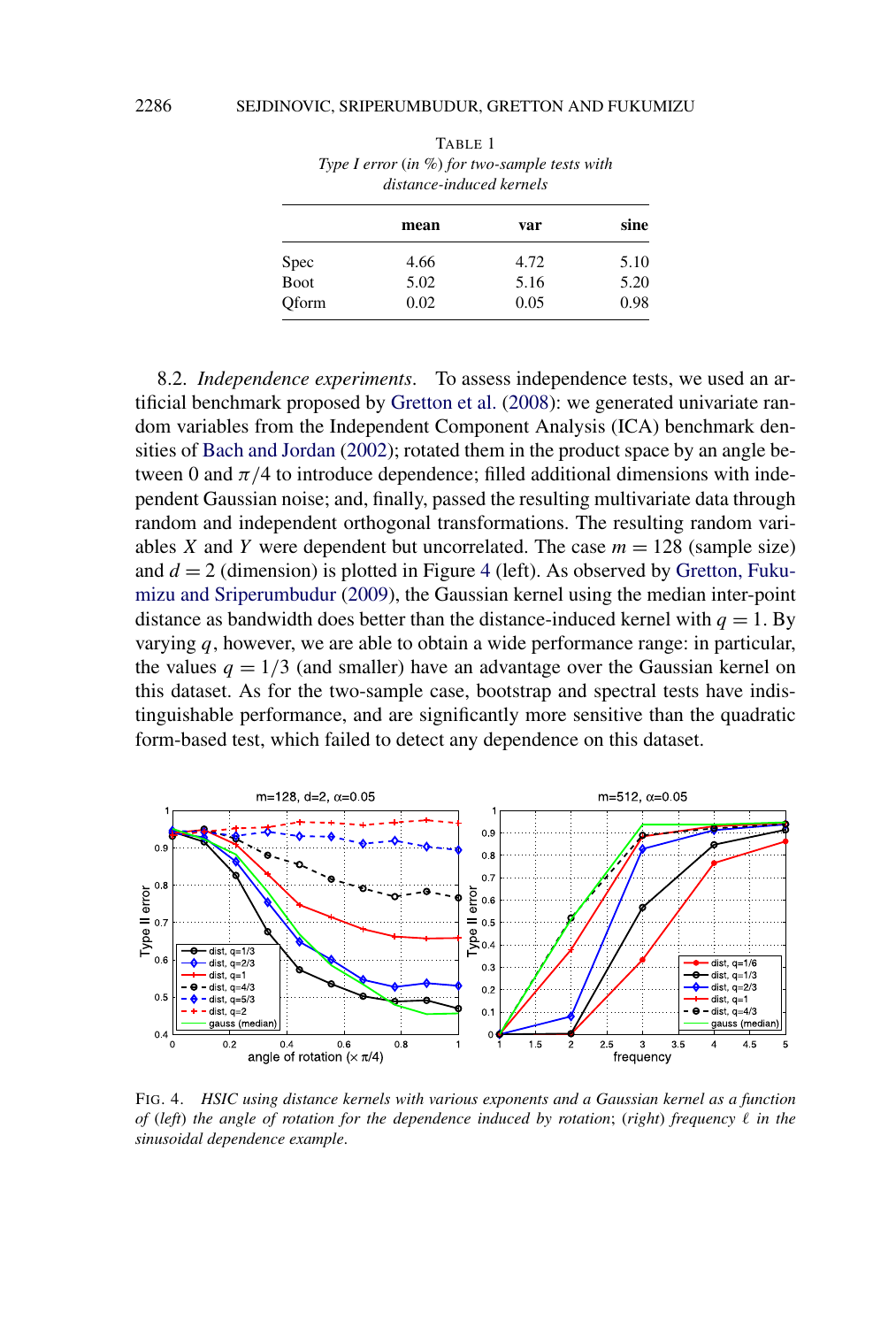<span id="page-24-0"></span>In addition, we assess the performance on sinusoidally dependent data. The sample of the random variable pair *X*, *Y* was drawn from  $P_{XY} \propto 1 + \sin(\ell x) \times$  $\sin(\ell y)$  for integer  $\ell$ , on the support  $\mathcal{X} \times \mathcal{Y}$ , where  $\mathcal{X} := [-\pi, \pi]$  and  $\mathcal{Y} :=$  $[-\pi, \pi]$ . In this way, increasing  $\ell$  causes the departure from a uniform (independent) distribution to occur at increasing frequencies, making this departure harder to detect given a small sample size. Results are in Figure [4](#page-23-0) (right). The distance covariance outperforms the Gaussian kernel (median bandwidth) on this example, and smaller exponents result in better performance (lower Type II error when the departure from independence occurs at higher frequencies). Finally, we note that the setting *q* = 1, as described by [Székely, Rizzo and Bakirov](#page-28-0) [\(2007\)](#page-28-0), [Székely and](#page-28-0) [Rizzo](#page-28-0) [\(2009\)](#page-28-0), is a reasonable heuristic in practice, but does not yield the most powerful tests on either dataset. Informally, the exponent in the distance-induced kernel plays a similar role as the bandwidth of the Gaussian kernel, and smaller exponents are able to detect dependencies at smaller lengthscales. Poor performance of the Gaussian kernel with median bandwidth in this example is a consequence of the mismatch between the overall lengthscale of the marginal distributions (captured by the median inter-point distances) and the lengthscales at which dependencies

are present.

**9. Conclusion.** We have established an equivalence between the generalized notions of energy distance and distance covariance, computed with respect to semimetrics of negative type, and distances between embeddings of probability measures into certain reproducing kernel Hilbert spaces. As a consequence, we can view energy distance and distance covariance as members of a much larger class of discrepancy/dependence measures, and we can choose among this larger class to design more powerful tests. For instance, [Gretton et al.](#page-27-0) [\(2012b\)](#page-27-0) recently proposed a strategy of selecting from a candidate kernels so as to asymptotically optimize the relative efficiency of a two-sample test. Moreover, kernel-based tests can be performed on the data that do not lie in a Euclidean space. This opens the door to new and powerful tools for exploratory data analysis whenever an appropriate domain-specific notion of distance (negative type semimetric) or similarity (kernel) can be defined. Finally, the family of kernels that arises from the energy distance/distance covariance can be employed in many additional kernel-based applications in statistics and machine learning, such as conditional dependence testing and estimating the chi-squared distance [\[Fukumizu et al.](#page-27-0) [\(2008\)](#page-27-0)], Bayesian inference [\[Fukumizu, Song and Gretton](#page-27-0) [\(2011\)](#page-27-0)] and mixture density estimation [\[Sriperumbudur](#page-28-0) [\(2011\)](#page-28-0)].

# APPENDIX A: DISTANCE CORRELATION

As described by [Székely, Rizzo and Bakirov](#page-28-0) [\(2007\)](#page-28-0), the notion of distance covariance extends naturally to that of *distance variance*  $V^2(X) = V^2(X, X)$  and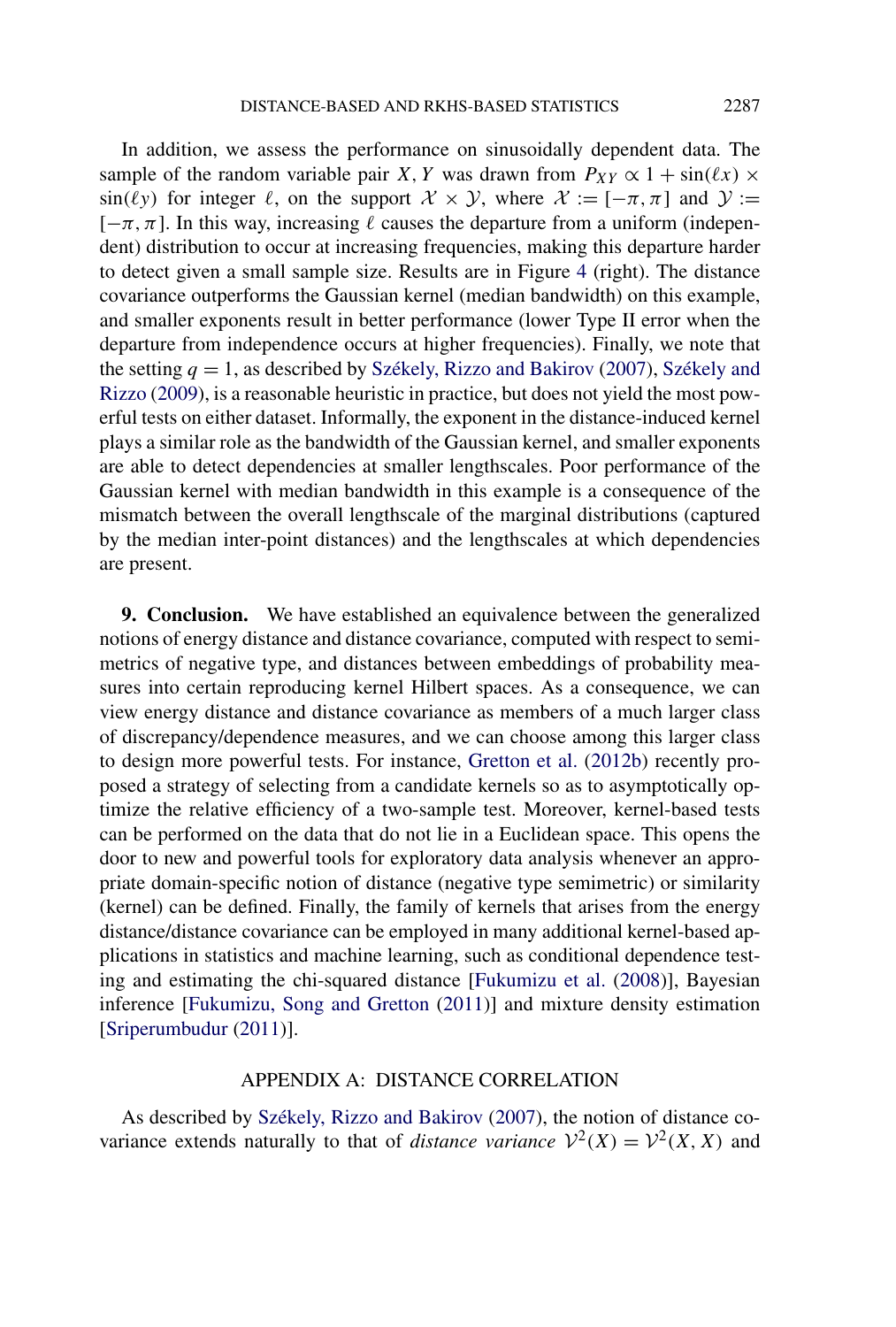of *distance correlation* (by analogy with the Pearson product-moment correlation coefficient),

$$
\mathcal{R}^2(X,Y) = \begin{cases} \frac{\mathcal{V}^2(X,Y)}{\mathcal{V}(X)\mathcal{V}(Y)}, & \mathcal{V}(X)\mathcal{V}(Y) > 0, \\ 0, & \mathcal{V}(X)\mathcal{V}(Y) = 0. \end{cases}
$$

Distance correlation also has a straightforward interpretation in terms of kernels,

$$
\mathcal{R}^2(X, Y) = \frac{\mathcal{V}^2(X, Y)}{\mathcal{V}(X)\mathcal{V}(Y)}
$$
\n
$$
= \frac{\gamma_k^2 (P_{XY}, P_X P_Y)}{\gamma_k (P_{XX}, P_X P_X)\gamma_k (P_{YY}, P_Y P_Y)}
$$
\n
$$
= \frac{\|\Sigma_{XY}\|_{\text{HS}}^2}{\|\Sigma_{XX}\|_{\text{HS}} \|\Sigma_{YY}\|_{\text{HS}}},
$$

where covariance operator  $\Sigma_{XY} : \mathcal{H}_{k_X} \to \mathcal{H}_{k_Y}$  is a linear operator for which  $\langle \Sigma_{XY} f, g \rangle_{\mathcal{H}_{k_{\mathcal{N}}}} = \mathbb{E}_{XY} [f(X)g(Y)] - \mathbb{E}_{X} f(X) \mathbb{E}_{Y} g(Y)$  for all  $f \in \mathcal{H}_{k_{\mathcal{N}}}$  and  $g \in$  $\mathcal{H}_{k_{\rm V}}$ , and  $\|\cdot\|_{\rm HS}$  denotes the Hilbert–Schmidt norm [\[Gretton et al.](#page-27-0) [\(2005\)](#page-27-0)]. It is clear that R is invariant to scaling  $(X, Y) \mapsto (\varepsilon X, \varepsilon Y)$ ,  $\varepsilon > 0$ , whenever the corresponding semimetrics are homogeneous, that is, whenever  $\rho_X(\varepsilon x, \varepsilon x') =$  $\varepsilon \rho_X(x, x')$ , and similarly for  $\rho_Y$ . Moreover, R is invariant to translations,  $(X, Y) \mapsto (X + x', Y + y'), x' \in \mathcal{X}, y' \in \mathcal{Y}, \text{ whenever } \rho_{\mathcal{X}} \text{ and } \rho_{\mathcal{Y}} \text{ are translational.}$ tion invariant. Therefore, by varying the choice of kernels  $k_X$  and  $k_Y$ , we obtain in (A.1) a very broad class of dependence measures that generalize the distance correlation of [Székely, Rizzo and Bakirov](#page-28-0) [\(2007\)](#page-28-0) and can be used in exploratory data analysis as a measure of dependence between pairs of random variables that take values in multivariate or structured/non-Euclidean domains.

# APPENDIX B: LINK WITH UNIVERSAL KERNELS

We briefly remark on how our results on equivalent kernels relate to the notion of universal kernels on compact metric spaces in the sense of [Steinwart and](#page-28-0) [Christmann](#page-28-0) [\(2008\)](#page-28-0), Definition 4.52:

DEFINITION 34. A continuous kernel  $k$  on a compact metric space  $\mathcal Z$  is said to be universal if its RKHS  $\mathcal{H}_k$  is dense in the space  $C(\mathcal{Z})$  of continuous functions on  $Z$ , endowed with the uniform norm.

The family of universal kernels includes the most popular choices in machine learning literature, including the Gaussian and the Laplacian kernel. The following characterization of universal kernels is due to [Sriperumbudur, Fukumizu and](#page-28-0) [Lanckriet](#page-28-0) [\(2011\)](#page-28-0):

<span id="page-25-0"></span>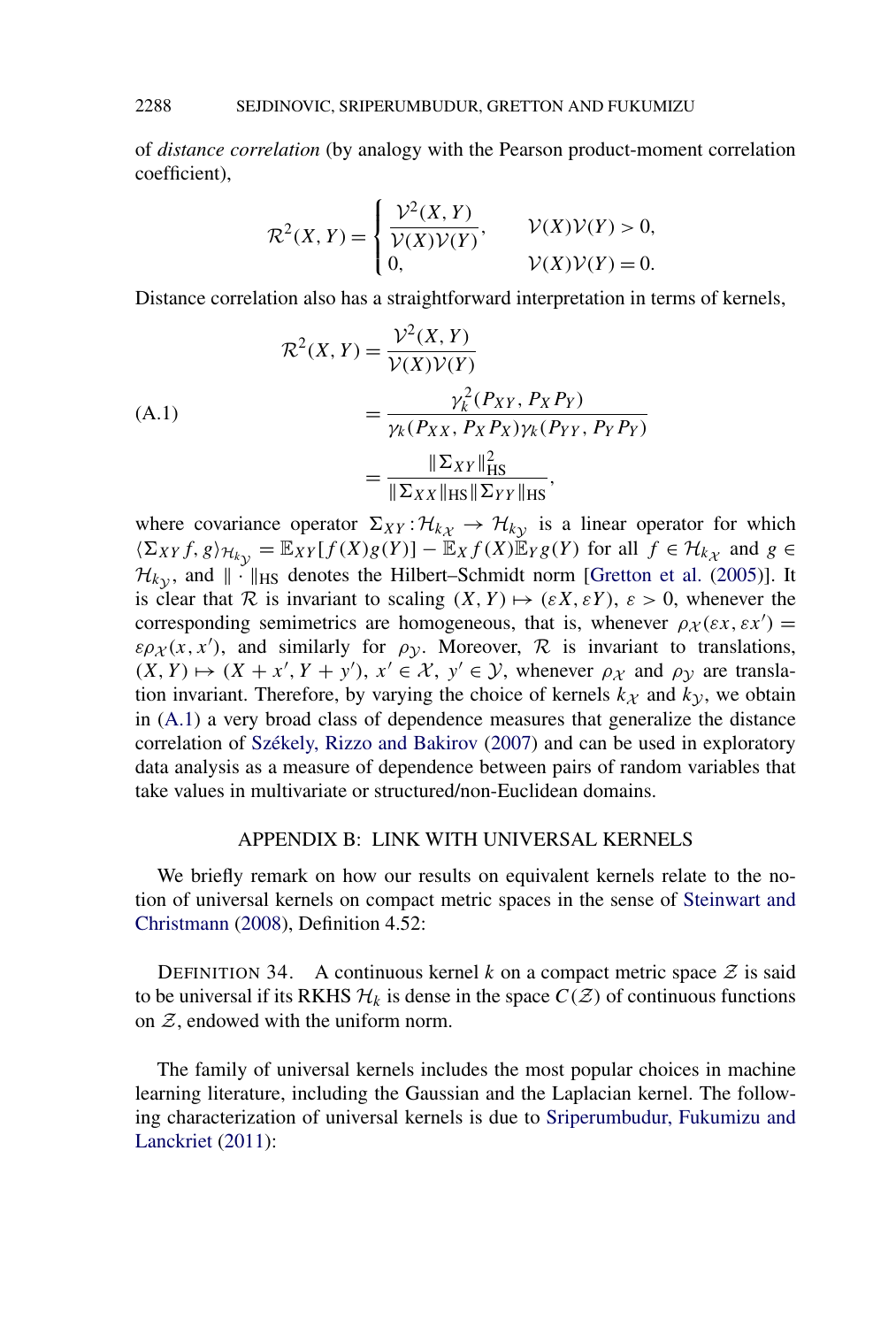<span id="page-26-0"></span>PROPOSITION 35. *Let k be a continuous kernel on a compact metric space* Z. *Then, k is universal if and only if*  $\mu_k : \mathcal{M}(\mathcal{Z}) \to \mathcal{H}_k$  *is a vector space monomorphism*, *that is*,

$$
\|\mu_k(\nu)\|_{\mathcal{H}_k}^2 = \int \int k(z, z') d\nu(z) d\nu(z') > 0 \qquad \forall \nu \in \mathcal{M}(\mathcal{Z}) \setminus \{0\}.
$$

As a direct consequence, every universal kernel  $k$  is also characteristic, as  $\mu_k$ is, in particular, injective on the space of probability measures. Now, consider a kernel  $\tilde{k}_f$  centered at  $f = \mu_k(v)$  for some  $v \in M(\mathcal{Z})$ , such that  $v(\mathcal{Z}) = 1$ . Then  $\tilde{k}_f$  is no longer universal, since

$$
\| \mu_{\tilde{k}_f}(v) \|_{\mathcal{H}_{\tilde{k}_f}}^2
$$
  
= 
$$
\int \tilde{k}_f(z, z') d\nu(z) d\nu(z')
$$
  
= 
$$
\int \int \left[ k(z, z') - \int k(w, z) d\nu(w) - \int k(w, z') d\nu(w) \right. \left. + \int \int k(w, w') d\nu(w) d\nu(w') \right] d\nu(z) d\nu(z')
$$
  
= 
$$
(1 - \nu(z))^2 \| \mu_k(v) \|_{\mathcal{H}_k}^2
$$
  
= 0.

However,  $\tilde{k}_f$  is still characteristic, as it is equivalent to k. This means that all kernels of the form [\(4.4\)](#page-10-0), including the distance kernels, are examples of nonuniversal characteristic kernels, provided that they generate a semimetric *ρ* of strong negative type. In particular, the kernel in [\(4.2\)](#page-9-0) on a compact  $\mathcal{Z} \subset \mathbb{R}^d$  is a characteristic nonuniversal kernel for  $q < 2$ . This result is of some interest to the machine learning community, as such kernels have typically been difficult to construct. For example, the two notions are known to be equivalent on the family of translation invariant kernels on R*<sup>d</sup>* [\[Sriperumbudur, Fukumizu and Lanckriet](#page-28-0) [\(2011\)](#page-28-0)].

**Acknowledgments.** D. Sejdinovic, B. Sriperumbudur and A. Gretton acknowledge support of the Gatsby Charitable Foundation. The work was carried out when B. Sriperumbudur was with Gatsby Unit, University College London. B. Sriperumbudur and A. Gretton contributed equally.

### REFERENCES

ALBA FERNÁNDEZ, V., JIMÉNEZ GAMERO, M. D. and MUÑOZ GARCÍA, J. (2008). A test for the two-sample problem based on empirical characteristic functions. *Comput*. *Statist*. *Data Anal*. **52** 3730–3748. [MR2427377](http://www.ams.org/mathscinet-getitem?mr=2427377)

ANDERSON, N. H., HALL, P. and TITTERINGTON, D. M. (1994). Two-sample test statistics for measuring discrepancies between two multivariate probability density functions using kernelbased density estimates. *J*. *Multivariate Anal*. **50** 41–54. [MR1292607](http://www.ams.org/mathscinet-getitem?mr=1292607)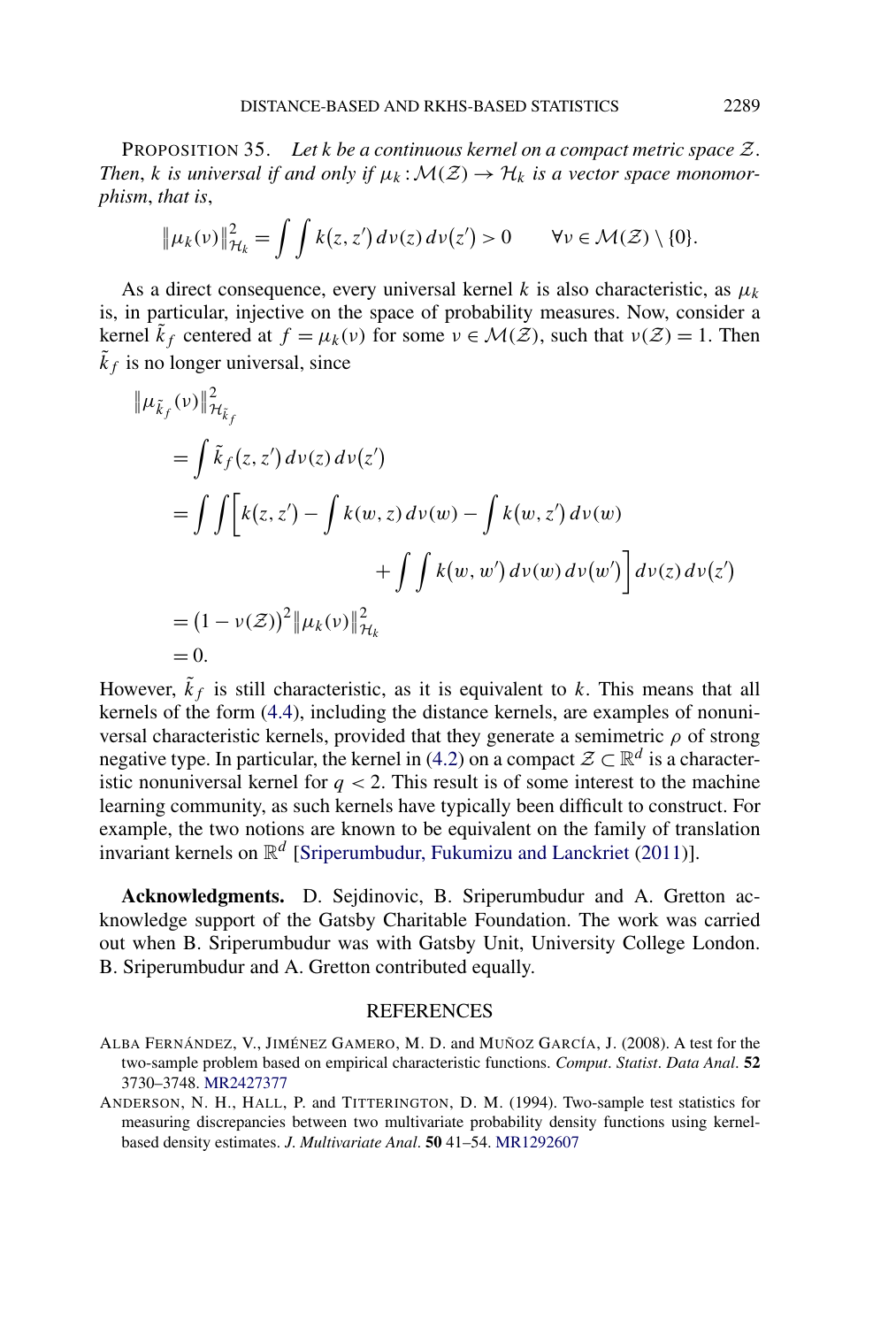#### <span id="page-27-0"></span>2290 SEJDINOVIC, SRIPERUMBUDUR, GRETTON AND FUKUMIZU

- ARCONES, M. A. and GINÉ, E. (1992). On the bootstrap of *U* and *V* statistics. *Ann*. *Statist*. **20** 655–674. [MR1165586](http://www.ams.org/mathscinet-getitem?mr=1165586)
- BACH, F. R. and JORDAN, M. I. (2002). Kernel independent component analysis. *J*. *Mach*. *Learn*. *Res*. **3** 1–48. [MR1966051](http://www.ams.org/mathscinet-getitem?mr=1966051)
- BARINGHAUS, L. and FRANZ, C. (2004). On a new multivariate two-sample test. *J*. *Multivariate Anal*. **88** 190–206. [MR2021870](http://www.ams.org/mathscinet-getitem?mr=2021870)
- BERG, C., CHRISTENSEN, J. P. R. and RESSEL, P. (1984). *Harmonic Analysis on Semigroups*: *Theory of Positive Definite and Related Functions*. *Graduate Texts in Mathematics* **100**. Springer, New York. [MR0747302](http://www.ams.org/mathscinet-getitem?mr=0747302)
- BERLINET, A. and THOMAS-AGNAN, C. (2004). *Reproducing Kernel Hilbert Spaces in Probability and Statistics*. Kluwer, London.
- FUKUMIZU, K., SONG, L. and GRETTON, A. (2011). Kernel Bayes' rule. In *Advances in Neural Information Processing Systems* (J. Shawe-Taylor, R. S. Zemel, P. Bartlett, F. C. N. Pereira and K. Q. Weinberger, eds.) **24** 1737–1745. Curran Associates, Red Hook, NY.
- FUKUMIZU, K., GRETTON, A., SUN, X. and SCHÖLKOPF, B. (2008). Kernel measures of conditional dependence. In *Advances in Neural Information Processing Systems* **20** 489–496. MIT Press, Cambridge, MA.
- FUKUMIZU, K., SRIPERUMBUDUR, B., GRETTON, A. and SCHOELKOPF, B. (2009). Characteristic kernels on groups and semigroups. In *Advances in Neural Information Processing Systems* **21** 473–480. Curran Associates, Red Hook, NY.
- GRETTON, A., FUKUMIZU, K. and SRIPERUMBUDUR, B. K. (2009). Discussion of: Brownian distance covariance. *Ann*. *Appl*. *Stat*. **3** 1285–1294. [MR2752132](http://www.ams.org/mathscinet-getitem?mr=2752132)
- GRETTON, A. and GYÖRFI, L. (2010). Consistent nonparametric tests of independence. *J*. *Mach*. *Learn*. *Res*. **11** 1391–1423. [MR2645456](http://www.ams.org/mathscinet-getitem?mr=2645456)
- GRETTON, A., BOUSQUET, O., SMOLA, A. and SCHÖLKOPF, B. (2005). Measuring statistical dependence with Hilbert–Schmidt norms. In *Algorithmic Learning Theory* (S. Jain, H. U. Simon and E. Tomita, eds.). *Lecture Notes in Computer Science* **3734** 63–77. Springer, Berlin. [MR2255909](http://www.ams.org/mathscinet-getitem?mr=2255909)
- GRETTON, A., BORGWARDT, K., RASCH, M., SCHÖLKOPF, B. and SMOLA, A. (2007). A kernel method for the two-sample problem. In *NIPS* 513–520. MIT Press, Cambridge, MA.
- GRETTON, A., FUKUMIZU, K., TEO, C. H., SONG, L., SCHÖLKOPF, B. and SMOLA, A. (2008). A kernel statistical test of independence. In *Advances in Neural Information Processing Systems* **20** 585–592. MIT Press, Cambridge, MA.
- GRETTON, A., FUKUMIZU, K., HARCHAOUI, Z. and SRIPERUMBUDUR, B. (2009). A fast, consistent kernel two-sample test. In *Advances in Neural Information Processing Systems* 22. Curran Associates, Red Hook, NY.
- GRETTON, A., BORGWARDT, K. M., RASCH, M. J., SCHÖLKOPF, B. and SMOLA, A. (2012a). A kernel two-sample test. *J*. *Mach*. *Learn*. *Res*. **13** 723–773. [MR2913716](http://www.ams.org/mathscinet-getitem?mr=2913716)
- GRETTON, A., SRIPERUMBUDUR, B., SEJDINOVIC, D., STRATHMANN, H., BALAKRISHNAN, S., PONTIL, M. and FUKUMIZU, K. (2012b). Optimal kernel choice for large-scale two-sample tests. In *Advances in Neural Information Processing Systems* 25 1214–1222. Curran Associates, Red Hook, NY.
- LYONS, R. (2013). Distance covariance in metric spaces. *Ann*. *Probab*. **41** 3284–3305.
- MÜLLER, A. (1997). Integral probability metrics and their generating classes of functions. *Adv*. *in Appl*. *Probab*. **29** 429–443. [MR1450938](http://www.ams.org/mathscinet-getitem?mr=1450938)
- REED, M. and SIMON, B. (1980). *Methods of Modern Mathematical Physics*. *I*: *Functional Analysis*, 2nd ed. Academic Press, San Diego. [MR0751959](http://www.ams.org/mathscinet-getitem?mr=0751959)
- SCHÖLKOPF, B., SMOLA, A. J. and MÜLLER, K. R. (1997). Kernel principal component analysis. In *ICANN* (W. Gerstner, A. Germond, M. Hasler and J. D. Nicoud, eds.). *Lecture Notes in Computer Science* **1327** 583–588. Springer, Berlin.